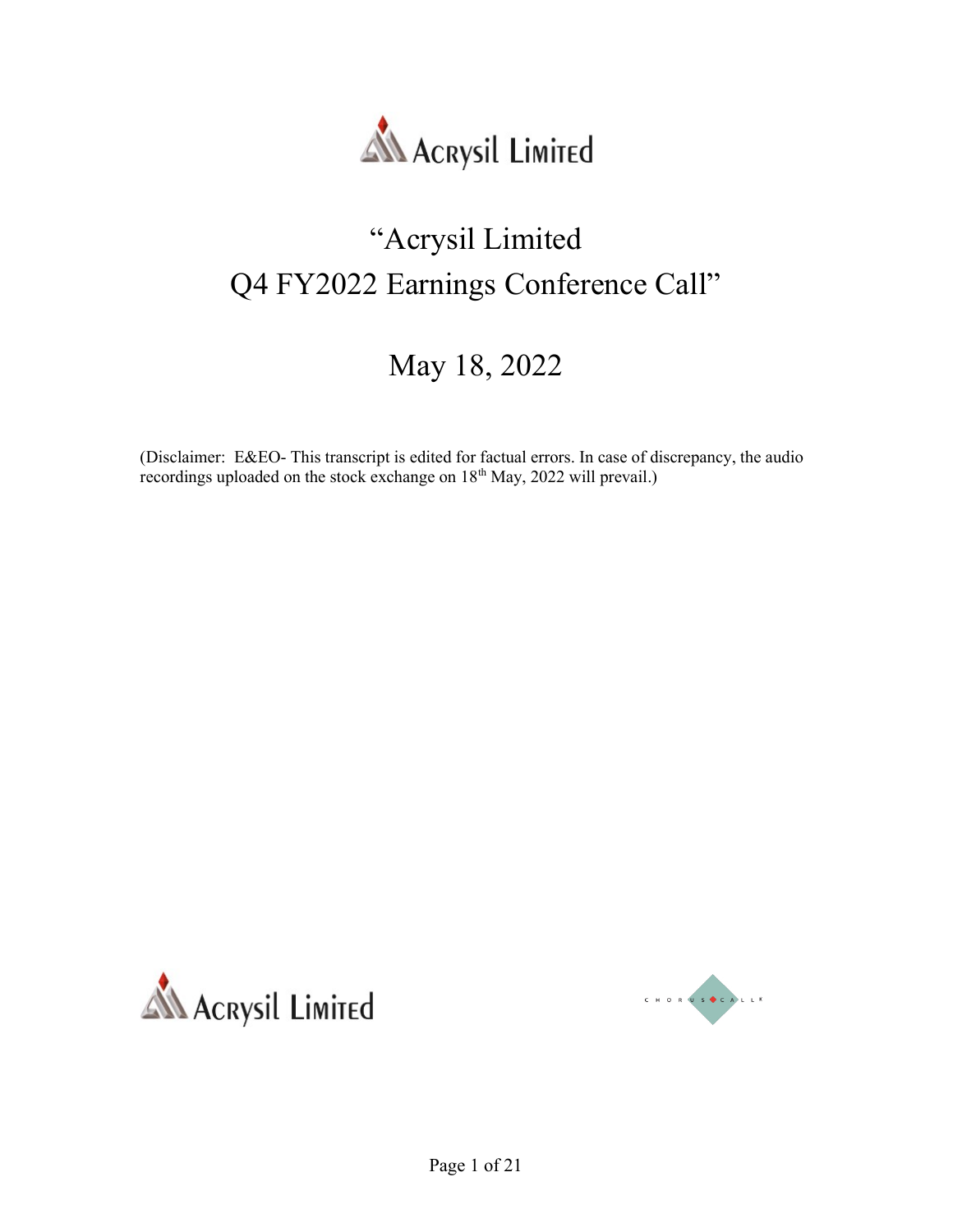

#### MANAGEMENT: MR. CHIRAG PAREKH - CHAIRMAN & MANAGING DIRECTOR - ACRYSIL LIMITED MR. ANAND SHARMA – CHIEF FINANCIAL OFFICER - ACRYSIL LIMITED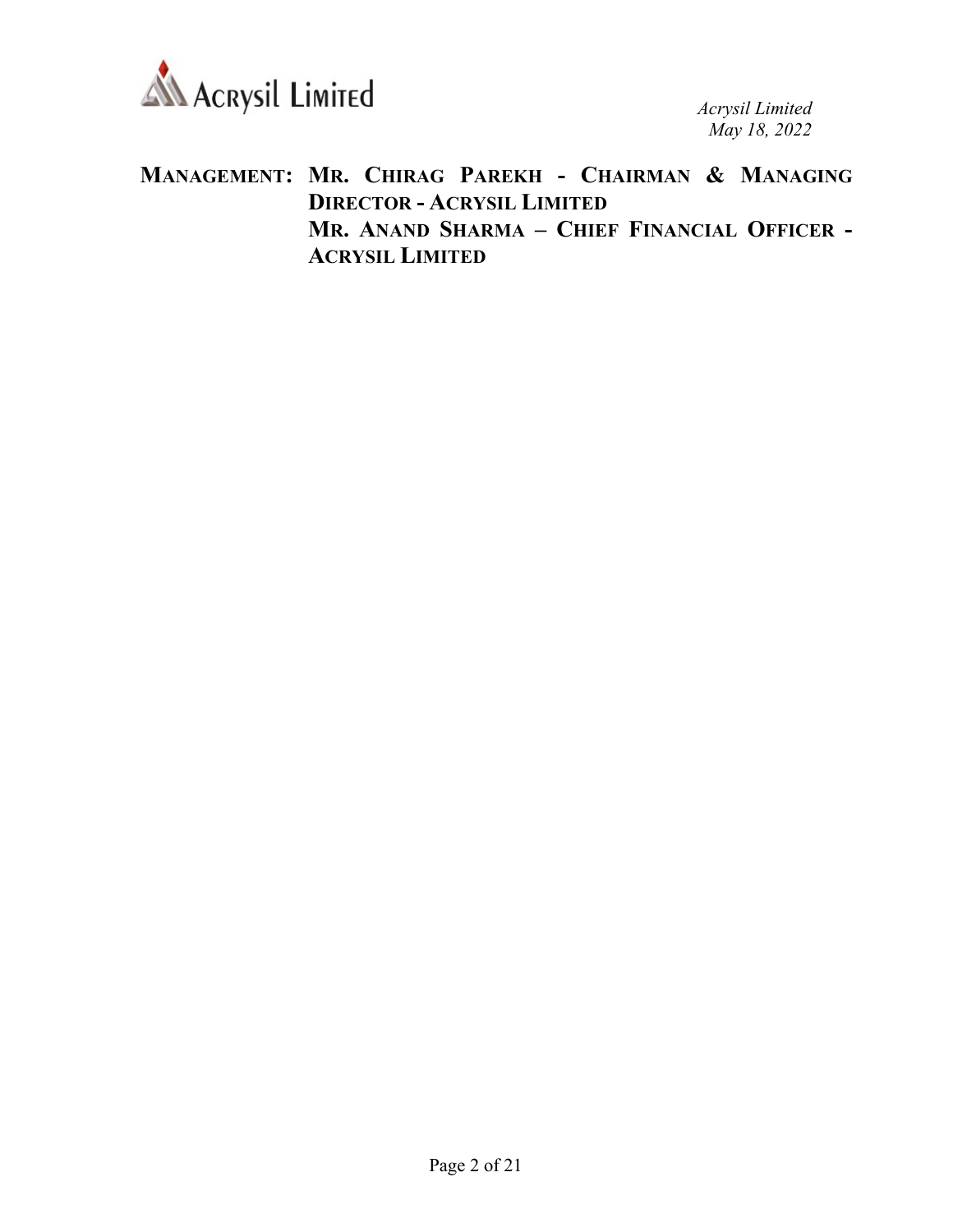

- Moderator: Ladies and gentlemen, good day and welcome to Acrysil Limited Q4 & FY2022 Earnings Conference Call. This conference call may contain forward-looking statements about the company, which are based on the beliefs, opinions, and expectations of the company as on the date of this call. These statements are not the guarantees of future performance and involve risks and uncertainties that are difficult to predict. As a reminder, all participant lines will be in the listen-only mode and there will be an opportunity for you to ask questions after the presentation concludes. Should you need assistance during the conference call, please signal an operator by pressing "\*" then "0" on your touchtone phone. Please note that this conference is being recorded. I now hand the conference over to Mr. Chirag Parekh - Chairman & Managing Director. Thank you and over to you Sir!
- Chirag Parekh: Very good afternoon everyone. A very warm welcome to the Q4 and FY2022 earnings call of Acrysil Limited. Along with me on this call I have Mr. Anand Sharma, CFO and SGA, our Investor Relation Advisor. I hope you got an opportunity to go through our financial results and investor presentation, which has been uploaded on the stock exchange as well as on our company's website. FY2022, the year was marked by second and third wave of COVID-19 and cyclone Tauktae, which affected our domestic operation account of statewide restrictions; however, with large scale vaccinations opening up, markets revival and economic activity has led to normalization in businesses.

The last quarter of FY2022 has been impacted by increase raw material prices, elevated freight cost and other geopolitical issues. Despite of these issues we have strong momentum in demand for home improvement product especially the Quartz Kitchen Sinks. Home improvement sector has witnessed traction over last two years post-pandemic and change the perception of consumers spending on home improvement products. Homes have become the half of people lives and they are willing to spend more time on home improvement, products and solutions. Demands for new housing construction and renovation are on increasing trend. Consumer preferences for superior innovative products matching their kitchen has driven demand for diversified basket of products globally.

I am delighted to share the board of directors have recommended a final dividend of Rs. 1.2 per equity share in addition to an interim dividend of 1.2 per equity share declared in February 2022. The total dividend of FY2021-FY2022 amounts to Rs.2.4 per equity share, which is 120%. Coming to our recent acquisition, I am pleased to inform that Acrysil UK Limited our wholly owned subsidiary of Acrysil Limited has acquired 100% shares of Tickford Orange Limited, UK holding company of its operating subsidiary Sylmar Technology Limited on April 1, 2022. Sylmar is a manufacturer, distributor, and customizer of high quality solid surface products for kitchen and bathrooms.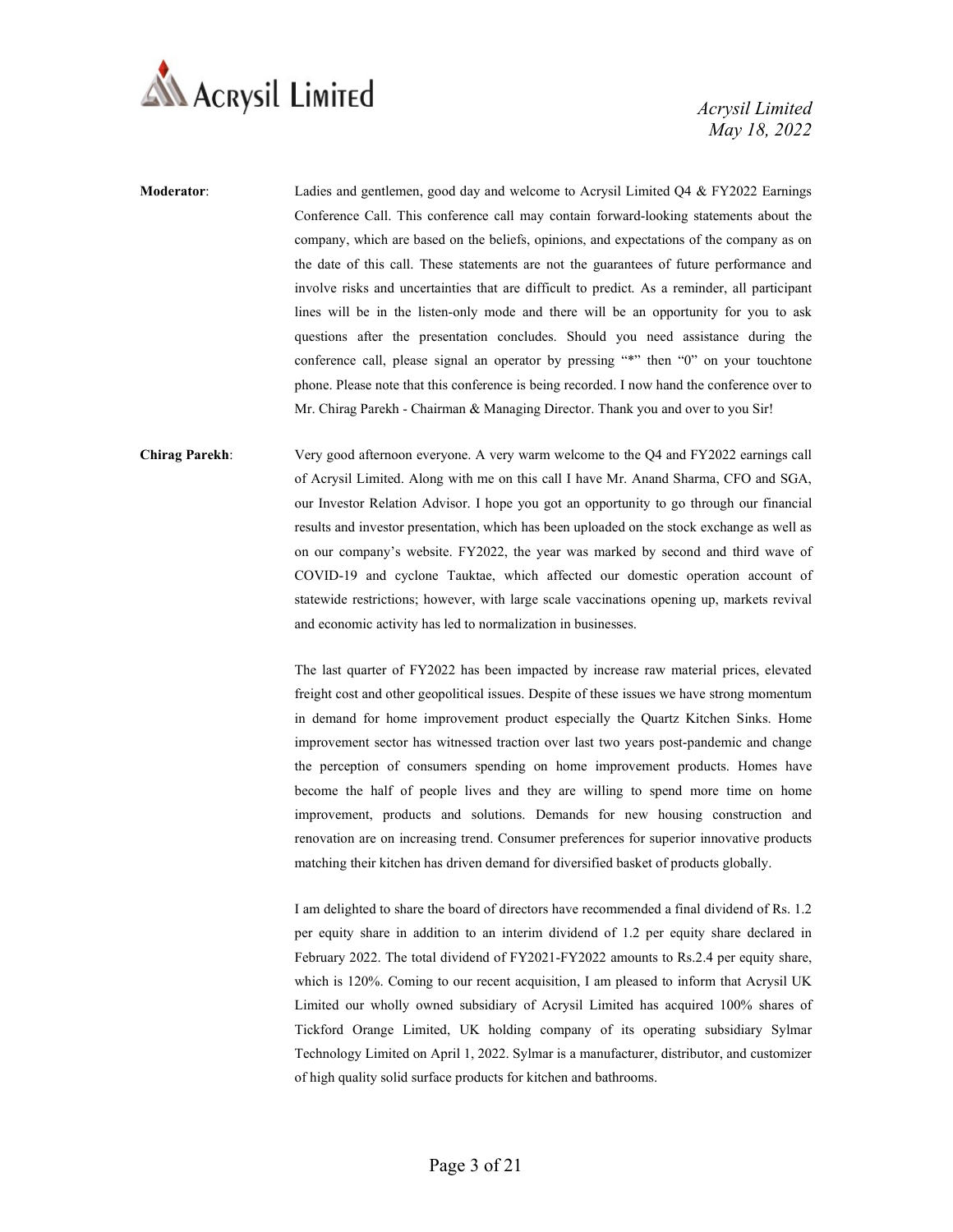

Being a leading player in UK solid surface market, this shall augur well for Acrysil to strengthen its presence and market share in UK and opening up new sales channels and cross selling opportunities for the company. Acrysil UK acquired 100% equity shares of a total consideration of 11 million pounds. The acquisition funded through mix of debt and internal accruals.

Coming to the company's performance. Our company has recorded strong performance in FY2022, which is marked by total income growth of 56% Y-o-Y and company has maintained EBITDA margin of 22.7% for FY2022 despite of high shipping cost and increase of raw material prices.

Our company has been consistently putting effort on controlling costs. Our company's profitability has improved by 66% in FY2022. With shift in preference for Quartz Sinks from traditional sinks the share of business from Quartz Kitchen Sinks has remained at 77% of our total consolidated revenues. With sharp increase in steel prices the price differentiate has narrowed between quartz and steel globally and has seen a significant shift towards Quartz Sinks. Export revenue for a FY2022 stood to Rs.381.8 Crores, a growth of 61% over FY2021. This was an account of robust demand from international markets and tie-ups with large retail houses over the year. Domestic revenue stood at Rs.97.5 Crores, a growth of 53% over FY2021. Demand from domestic market has improved on account of increased consumers spend towards home renovation improvement, we expect this momentum to continue moving forward.

Coming to our capacity expansion. Our expansion plan of 160,000 Quartz Sinks is progressing as per schedule and expected to be completed in the current quarter. This will take the quartz manufacturing capacity from 840,000 sinks to 1 million sinks per annum. The further expansion of 200,000 units of quartz kitchen sinks is expected to complete by Q3 FY2023. Coming to our stainless steel sinks expansion, our company is doubling capacity of stainless steel, which is expected to finish by the Q1 from 90,000 units to 180,000 units per annum.

Let me update you on our incorporation of wholly owned subsidiary of Acrysil Ceramictech Limited. The wholly owned subsidiary incorporated on April 12, 2022 with the objective of manufacturing and selling of Hi-Tech Ceramic kitchen sinks and bath products. Globally, it has a market share about 10% a very few players are manufacturing it. Being a specialized category like the quartz kitchen sink, we will use our expertise to manufacture this product and elaborate our sales channel for ceramic kitchen sinks and bath products.

Coming to our contract with Ikea we are supplying kitchen sinks for them for the global requirement. The supply of Ikea in FY2023 expected to double twice of FY2022, this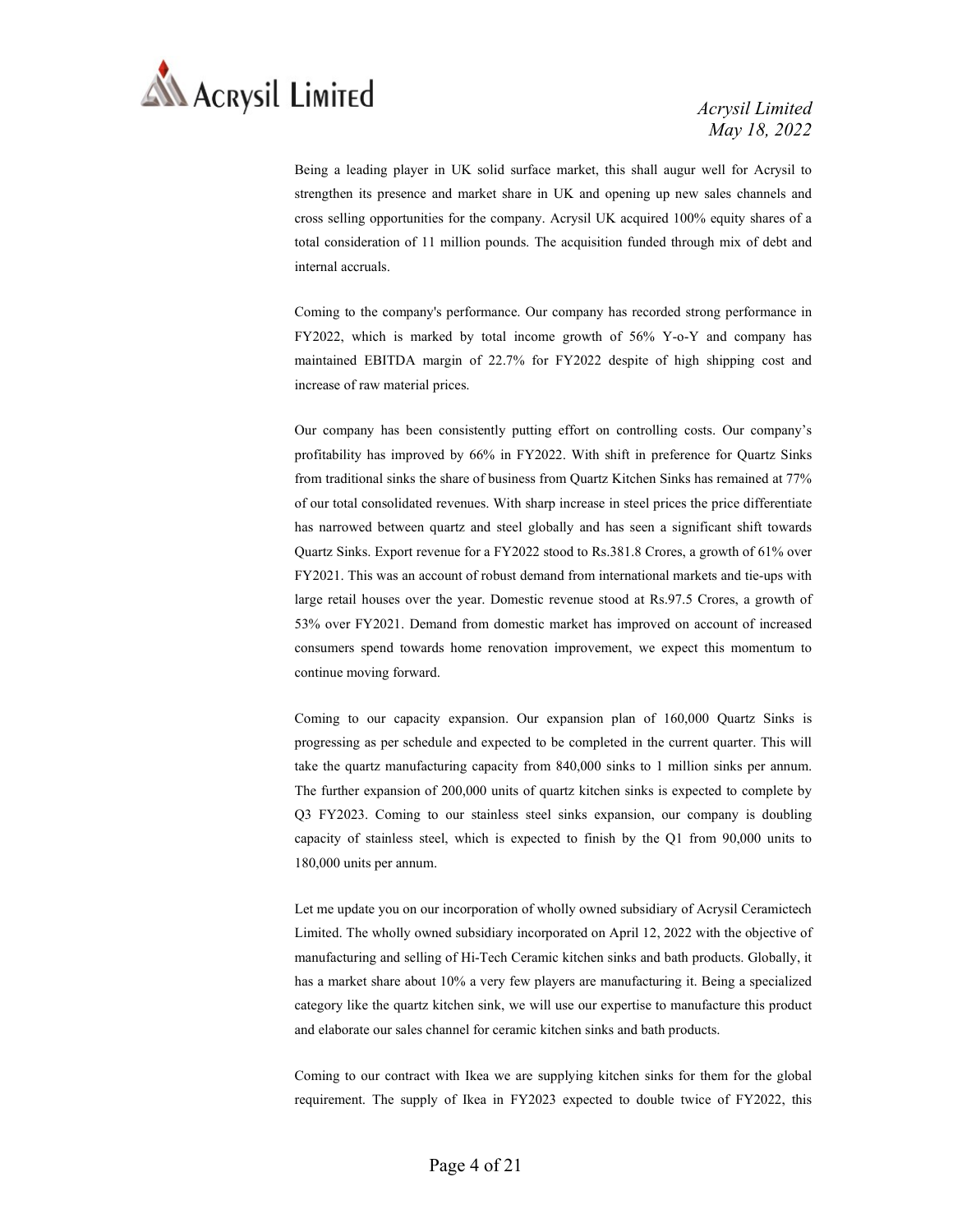

partnership is a testament of our commitment and global standards of our products. We already got the award for the same. We expect our partnership with Ikea to further strengthen as we expect to supply them other kitchen and bath products moving forward. We also got a strong commitment from a leading bath manufacturer Grohe AG Germany, they have strong commitment for the purchase of quartz and stainless kitchen sinks. Company has been focused on increasing penetration in domestic market by increasing marketing and promotion activities. Our recent collaboration with Vani Kapoor for our new Carysil marketing campaign #Th HeartofmyHome has been carried out successfully during the year and it showcases a new range of built in appliances including built in coffee makers, which signifies a cutting edge innovation technology and design pioneered by Carysil.

Carysil has also launched the new carysilshop.com a start of our e-commerce initiative and we have received a very strong response. Acrysil is in partnership with large companies, home retailers like Lowe's Home Depot in the US for supply of the big brands like Kraus and Karren, B&Q for online supplies. Our strategic tie-ups shall lead to more sustainable and repeat business for the company. Tie-ups will drive future growth of the company. Acrysil is well poised to capitalize on the rising consumer demand of lifestyle kitchen and bath products. With the increasing product profile, upcoming capacity and recent acquisition, we are confident of increasing the footprint in geographies and provide value added and innovative products to the end consumers.

Now, I would like to hand over the line to Mr. Anand Sharma, our CFO to update you on the financial performance of the company. Over to you!

Anand Sharma: Thank you, Sir. Good afternoon everyone. Let me take you through to the financial performance of the company for the financial year 2022 and the quarter. Q4 FY2022 performance. The total income including foreign exchange gain stood at 141 Crores for Q4 FY2022 as compared to 104.3 Crores in Q4 FY2021, recording a growth of 35%. This growth was on an account of a strong demand from both domestic and international markets. EBITDA of the company stood at 31.3 Crores excluding ESOP expenses as compared to 24 Crores of Q4 FY2021, recording growth of 30%.

> EBITDA margin for Q4 FY2022 stood at 22.2% excluding ESOP expenses as compared to 23% Q4 FY2021. Margins have been impacted due to high freight cost and increased raw material prices. Profit after tax and minority interest stood at 16.4 Crores in Q4 FY2022, as compared to 13 Crores of Q4 FY2021 recording a growth of 25%. FY2022 performance, the total income stood at 492.4 Crores for FY2022 as compared to 315.5 Crores FY2021 recording a strong growth of 56% year-on-year. We have reported EBITDA of Rs.115.5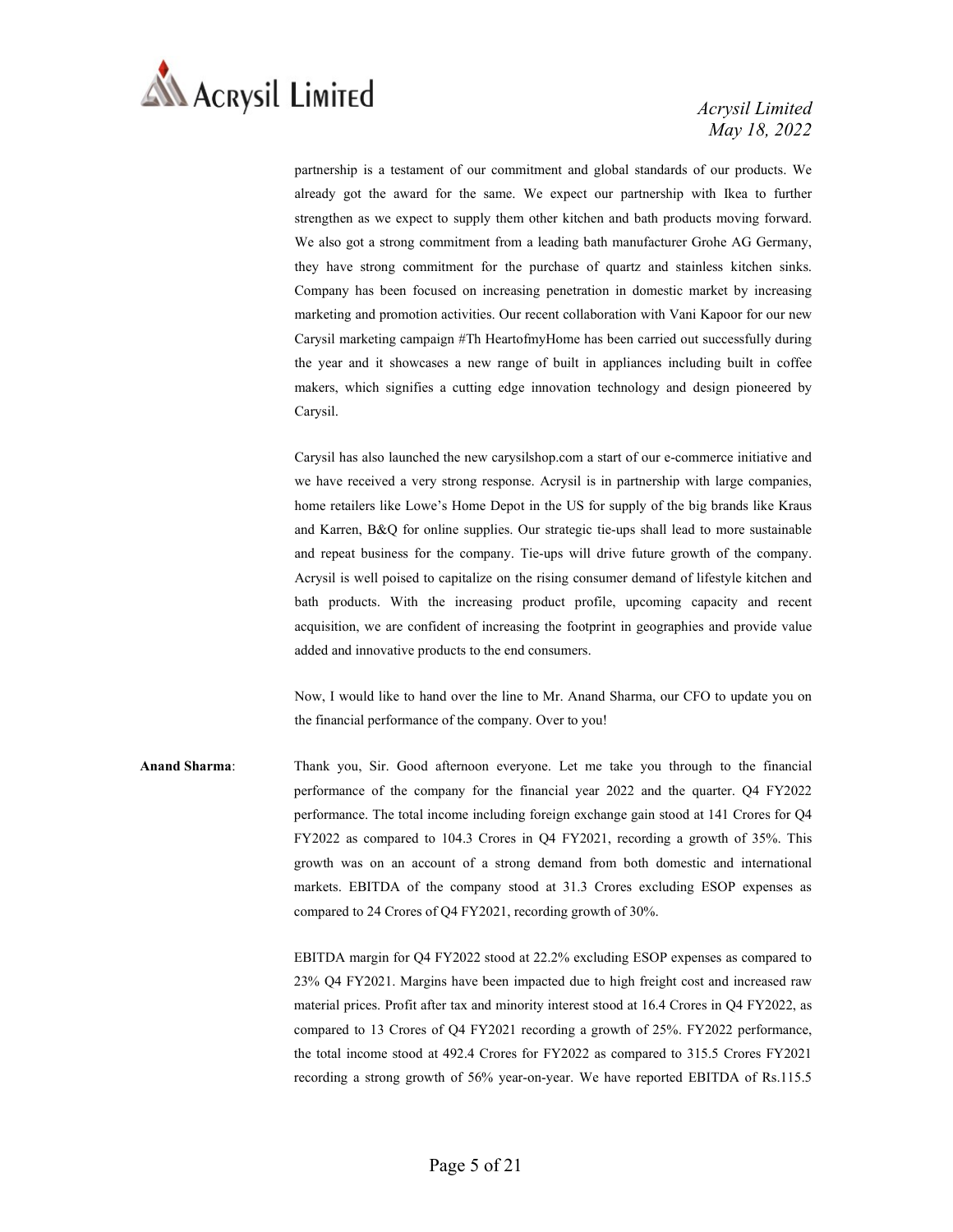

Crores excluding ESOP expenses for FY2022 as against 71.6 Crores for FY2021, a growth of 61% year-on-year. EBITDA margin for FY2022 stood at 23.5%.

Profit after tax and minority interest for FY2022 stood at 64.8 Crores as compared to 39.1 Crores of FY2021 recording a growth of 66% year-on-year. Our debt equity ratio stood at 0.54 times as on March 31, 2022. Our return on capital employed stood at 24% as on March 31, 2022, as compared to 20% as of March 31, 2021. Our return on equity stood at 28.9% as on March 31, 2022, as compared to 22% of March 31, 2021. Now, we will open the call for questions. Over to operator!

- Moderator: Thank you very much. We will now begin the question and answer session. The first question is from the line of Pritesh Chheda from Lucky Investment Managers. Please go ahead.
- Pritesh Chheda: Thank you for the opportunity, Sir. I wanted to know what is the quartz sink volume that would have done for the full year and when this 1.2 million capacity comes up by let us say quarter three of this year, when do you think that you will be able to fully utilize that capacity?
- Chirag Parekh: So on your first question, last year we did total 650,000 quartz sinks and the current quarter which we have been the last quarter, I think we are going almost at the rate of about 800,000 annual capacity. Quarter three expected capacity expansion of 1.2 million sinks, see right now coming back to what is that quartz trend is concerned, Mr. Pritesh, that I had just gone on global tour, so something is very interesting and exciting that the quartz sinks volume continue to grow that is number one, number two is that because of the supply chain disruption, there has been a little bit of stocking by the distributors, which is now they will be kind of liquidating in the quarter one for the year, numbers three that whatever the freight cost impact and what we have witnessed we have be able to at least about 40% to 50% pass on to the distributors. Now coming that and coming of a little bit we do not know on the supply chain disruption cycle, we are as of now not changing any of our plans as far as the capacity expansion is concerned, I think we are quite confident based on the current order bookings that there could be a little bit high low because of the little bit of inventory build up by the distributors, so let us see I think we will have a clear picture after quarter one on what is happening to the quarter two and three.
- Pritesh Chheda: No, I was asking this 1.2 million volume, do you think that you will be able to fully utilize the capacity in FY2024?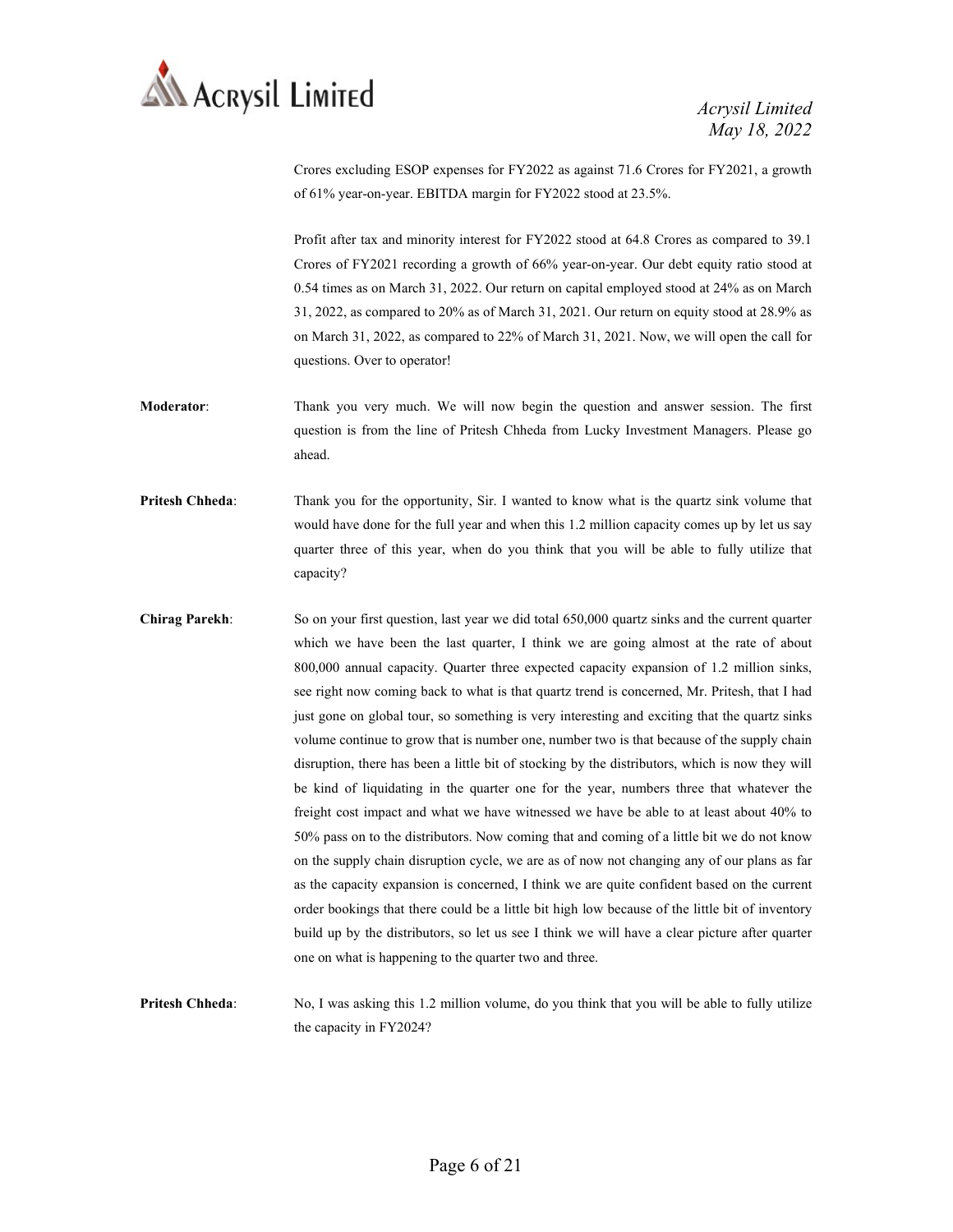

Chirag Parekh: You know that is what I am saying, as of now we are going on track, if anything inventory plus minus which is happening is happening because of the supply chain disruption, so we will have a more clear picture after quarter one, as of as now things are as per plan.

Moderator: Thank you. The next question is from the line of Vinayak Mohta from Stallion Asset. Please go ahead.

- Vinayak Mohta: Good evening and congrats on a good set of numbers. I broadly had two questions so the first question was, just trying to understand what is our right to win in quartz sink market, are we the lowest cost producer or you know because there are four more competitor as you have mentioned, so how are we able to differentiate ourselves among them and if you could just broadly give us the market share of the larger players as well and the second question would be you know with all the capacities coming on stream, we are broadly looking at a double like given all the capacities are doubling, so we are broadly looking at 1,000 Crores of revenue from the current business and broadly 100 Crores revenue run rate that the acquired business is on, so just totaling on 20% growth that we expect, so by when do you think this 1,100 to 1,300 run rate of revenue can be reached, these are the two questions I have?
- Chirag Parekh: As far as the quartz kitchen sinks are concerned I think we are definitely the lowest player in the world, approximately about 15% to 20% cheaper and while I say that also I would like to reckon the fact that our quality is very high expected even in competition with the other global players, so we are very confident with the breakthroughs we have with large accounts in US, UK and Europe and with Ikea, we should be able to continue our momentum of growth so that is one. Number two as far as the market share of the other four competitors largely 80% of the shock technology has been commanding the market share across four players. The last news what we have is that I would not like to name, but one of our competitor have increased the capacity to 1.3 million sinks and it is also they almost utilized , so the momentum of the quartz sink is there, especially of the quartz technology, we should be between the market share between the four players I do not know exactly, but between the four players we account like a shock technology 80% of the quartz in the global market share that is two and the three, I was not able to get your question very clearly, was it on the when you are we going to touch the 1,200 Crores run rate, annual rate?
- Vinayak Mohta: Yes, Sir, basically in the current business takes to you to 1,000 Crores considering the current revenue and that is applied within the 100 Crores revenue run rate, right, so that total gets down to 1100 and with the acquired business something a 1,200 Crores mark, just a broad idea on the capacity utilization?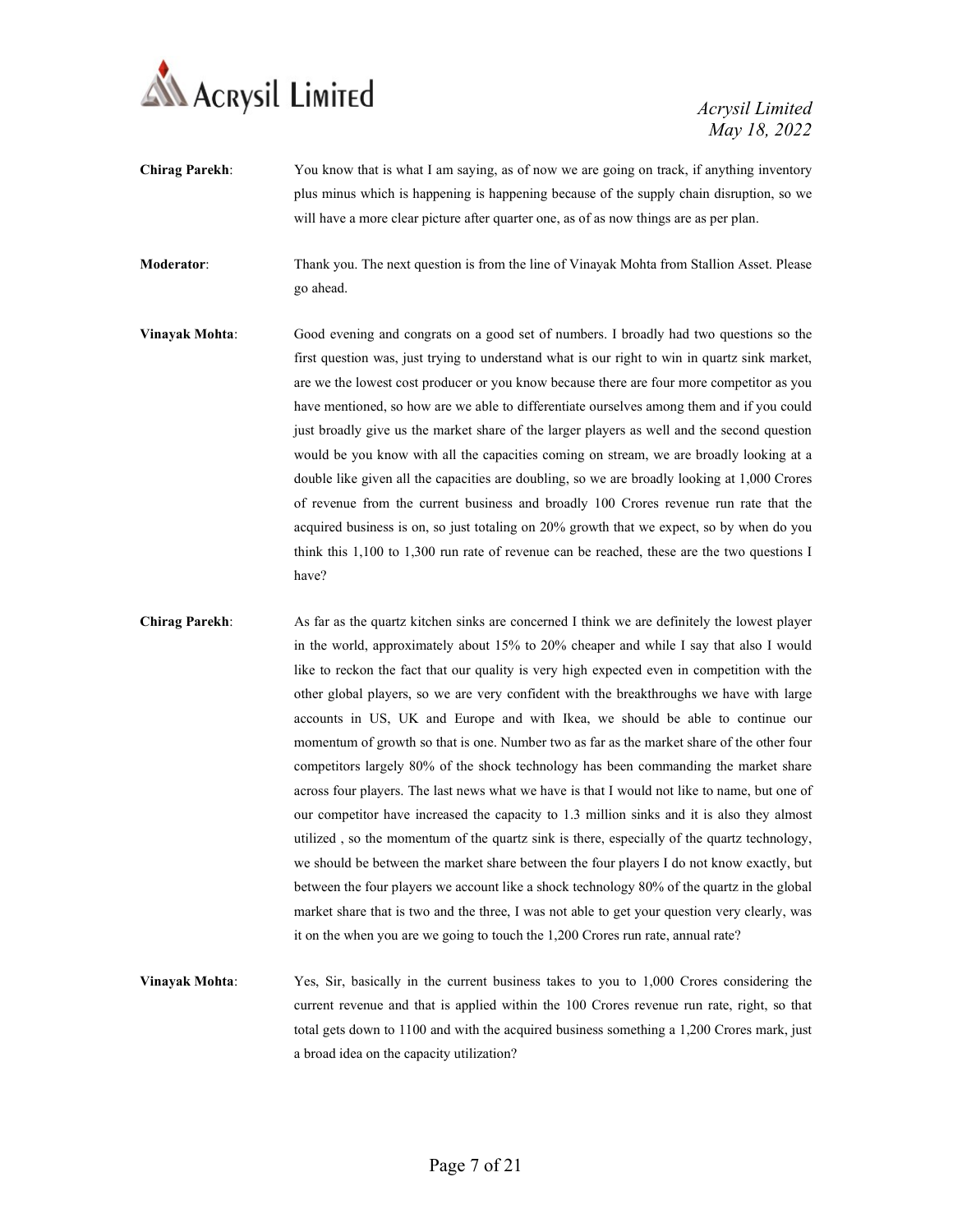

| <b>Anand Sharma:</b>  | No, I think is some gap in understanding that is not the right understanding, current turnover<br>is 493 Crores and with the additional capacity comes in add another 20% to 30% to the                                                                                                                                                                                                                                                                                                                                                                                                                                                                                                                                                                                                                                                                    |
|-----------------------|------------------------------------------------------------------------------------------------------------------------------------------------------------------------------------------------------------------------------------------------------------------------------------------------------------------------------------------------------------------------------------------------------------------------------------------------------------------------------------------------------------------------------------------------------------------------------------------------------------------------------------------------------------------------------------------------------------------------------------------------------------------------------------------------------------------------------------------------------------|
|                       | industry line up and apart from that there will be additional from the acquisition, so it is not                                                                                                                                                                                                                                                                                                                                                                                                                                                                                                                                                                                                                                                                                                                                                           |
|                       | going to 1000 Crores of your understanding I think your maths is not correct.                                                                                                                                                                                                                                                                                                                                                                                                                                                                                                                                                                                                                                                                                                                                                                              |
| <b>Vinayak Mohta:</b> | But you capacity is doubling so should not revenue rightly double up?                                                                                                                                                                                                                                                                                                                                                                                                                                                                                                                                                                                                                                                                                                                                                                                      |
| <b>Anand Sharma:</b>  | It is doubling up for steel sink, what we heard in the steel sink we are doubling capacity of<br>steel sink.                                                                                                                                                                                                                                                                                                                                                                                                                                                                                                                                                                                                                                                                                                                                               |
| Vinayak Mohta:        | But quartz is also on 6 lakhs to 1.2 million right like from FY2021?                                                                                                                                                                                                                                                                                                                                                                                                                                                                                                                                                                                                                                                                                                                                                                                       |
| <b>Anand Sharma:</b>  | Yes.                                                                                                                                                                                                                                                                                                                                                                                                                                                                                                                                                                                                                                                                                                                                                                                                                                                       |
| <b>Chirag Parekh:</b> | Anand let me answer this, so the current base on the quarter four run rate to take we did<br>about 140 something Crores plus, that is about 560 Crores plus you add about 100 Crores<br>on the capacity expansion and plus the UK acquisition, so I think we are at about \$100<br>million rate at this point of time, if we take all into consideration. We expect that after all<br>the initiatives of our company is being done which we expect to be done by end of this<br>current year we would like to continue our momentum of growth of 30% to 40% with our<br>initiatives of ceramic kitchen sink, faucets and built in appliances I think you know we<br>should let us say next year what happens, but as of now I think as far as the current situation<br>the capacity expansion and the acquisition looks like about \$100 million run rate. |
| Vinayak Mohta:        | Understood, thank you and all the best.                                                                                                                                                                                                                                                                                                                                                                                                                                                                                                                                                                                                                                                                                                                                                                                                                    |
| Moderator:            | Thank you. The next question is from the line of Udit Gajiwala from Yes Securities. Please<br>go ahead.                                                                                                                                                                                                                                                                                                                                                                                                                                                                                                                                                                                                                                                                                                                                                    |
| Udit Gajiwala:        | Sir, Thank you for taking my question. Firstly, just want to clarify that 160,000 capacity<br>that has come in this quarter, is it on the Greenfield?                                                                                                                                                                                                                                                                                                                                                                                                                                                                                                                                                                                                                                                                                                      |
| <b>Chirag Parekh:</b> | No, that is not on the Greenfield, it is part of the expansion of our current plant<br>manufacturing.                                                                                                                                                                                                                                                                                                                                                                                                                                                                                                                                                                                                                                                                                                                                                      |
| <b>Udit Gajiwala:</b> | Secondly, can you just highlight, what will be our export geographic distribution for 2022<br>and what are the impacts of geopolitical situation like you know demand must have soften<br>and like you said that the dealer have already stocked up inventory, so how do you see the<br>year panning out?                                                                                                                                                                                                                                                                                                                                                                                                                                                                                                                                                  |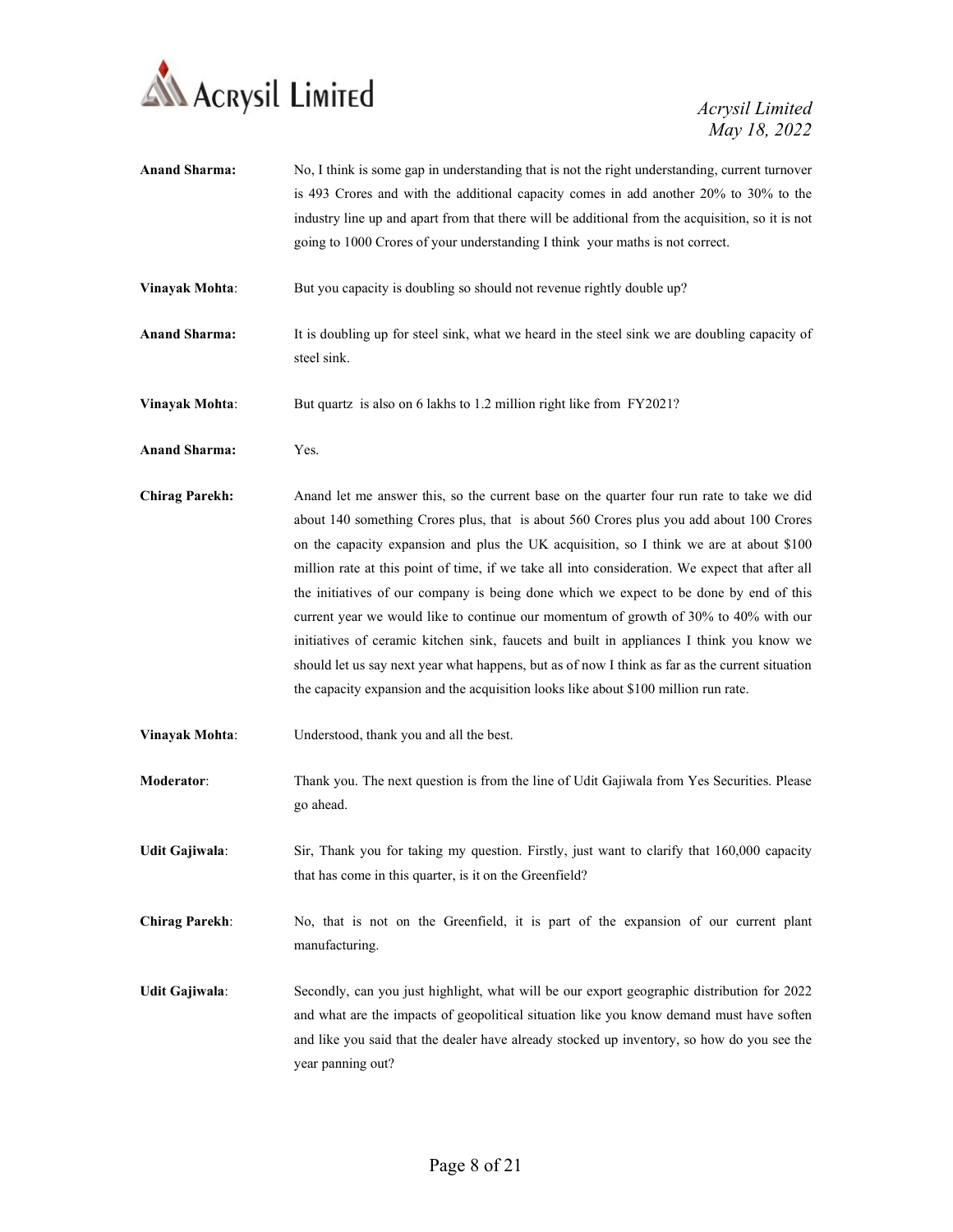

- Chirag Parekh: So, I think coming at the first point I think US would be still about 25% to 30% of our market share following by UK and Europe by another 30% and then it will be the India would be another about 20% to 25% and then balance 15% to 20% will rest of Asia and Gulf, so this is just a broad market segmentation. At this time we believe that the geopolitical situation there is unrest in Europe, yes, there is, but like I said that the secondary phase have not dropped, they still it has a great momentum, so maybe partially on the quarter one side as of now we have not witnessed significantly. But we cannot ignore the geopolitical situation what is happening, so as of now I think things are on track, but like I said that we would see after quarter one, I think we will have a much clearer picture after quarter one what is going on, but as of now things on track if we have some stock with the distributor, a little bit of orders deferment can go from quarter one to quarter two.
- Udit Gajiwala: Right and Sir, lastly if you can just help on the margin front like that the acquisition that we did is below our benchmark margins like it is 18% margin and we are seeing RM inflation and everything so how do you see margin going ahead at this time coming if you can throw some light that will be helpful?
- Chirag Parekh: It is a good question, Acrysil I know about 10 to 12 years back we also had an EBITDA margin of maybe 10% to 12%, so I think it is that comes in our capabilities of company how do we increase the current 14% to 15% margin to 18% to 20%, so we have already laid a plan for it; how are we going to do it, so there are many opportunities that you can do it, I think for a surface company like the kitchen woktop up company based in UK, fabrication manufactured in UK, I think has a great margin, but overall I am saying as a market I think 15% to 16% margin is a great EBITDA margin to us. Yes, for our company, our endeavor will be that, we have a plan in place how do we improve slowly and gradually the margins close to 18% to 20%.
- Moderator: Thank you. The next question is from the line of Nikhil Gada from Abakkus Asset Manager. Please go ahead.
- Nikhil Gada: Sir, thanks for the opportunity and congrats on a very strong growth. Sir, first question is a sort of a follow up to the previous participants, so when we say that there can be an order deferment from Q1 to Q2 and there was significant inventory built up by the distributors, did it aid our sales for Q4 and that can have a ripple effect on Q1 where we might have a lower order booking, is that understanding correct?
- Chirag Parekh: I do not see there is going to be a significant difference, I think we are as per quarter one also we are on a very strong path of growth, the backlog what we had if you remember the last quarter in the investor calls, we had a huge backlog of orders which customers are filling it with orders so one good part is that the backlog is cleared now. People are getting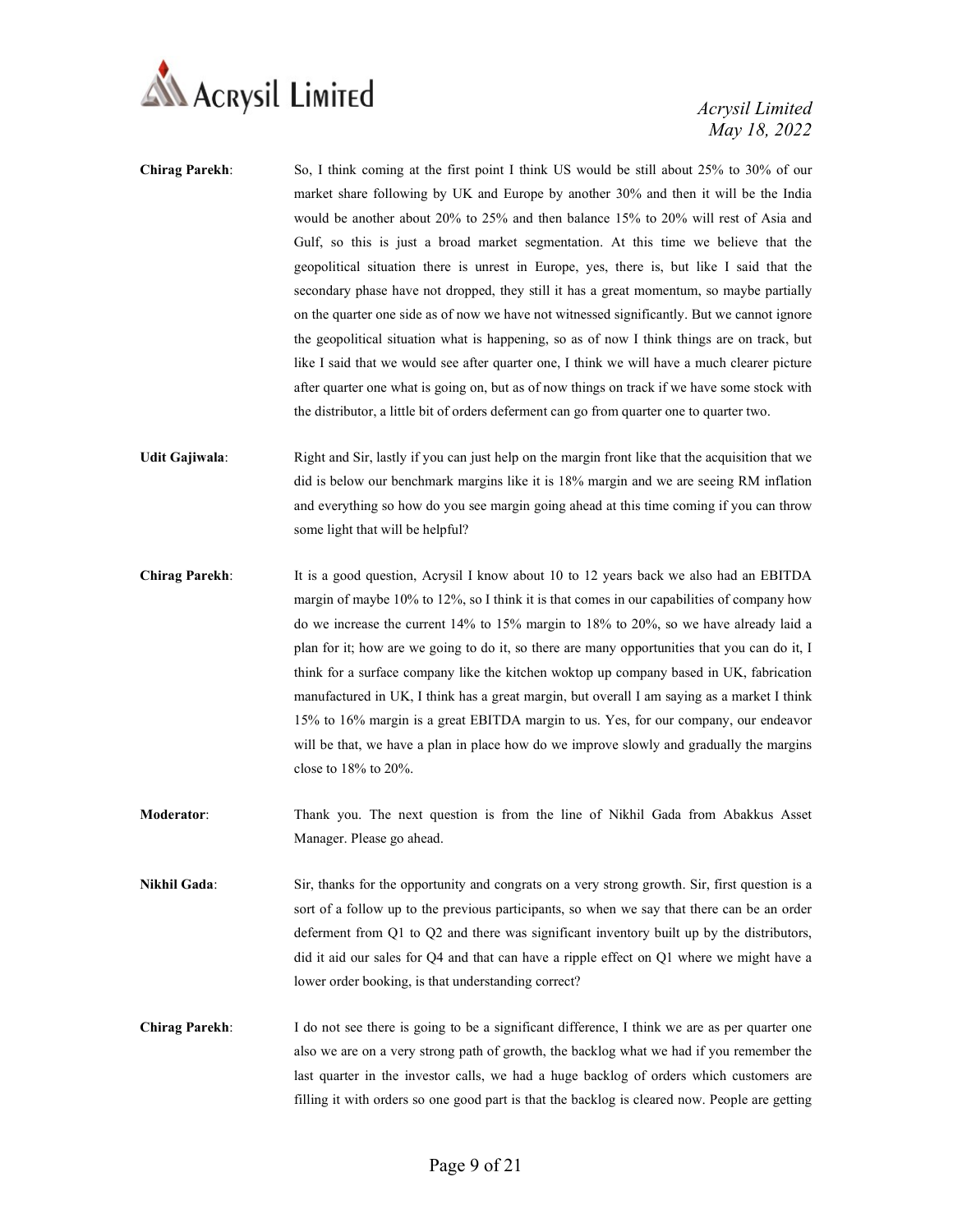

delivery time in less than six weeks now, so I think that is a good thing. Till now nothing major, I think it is not significant deferment which will happen, if it happened it will be a little bit of deferment may be by not all customer, but few customers, as of now our order booking is quite good, but like I said that deferment with few customers of countries can take place, but nothing significant.

Nikhil Gada: But for Q4 we did not see any more lifting by the channel than what we generally would have seen because of the geopolitical issue?

Chirag Parekh: No, there has been a huge backlog for us in quarter four, which is very hard to know for the inventory build up could be mostly I think for the backlog because people think that the company is going take 10 weeks lead time then might well as order by one shot otherwise we will not get the sinks, because the home improvement sector is still witnessing a good growth across the world, so because of that we think the situation where the customer would have probably ordered a little bit more thinking we may not get the things on time, but nothing significant.

- Nikhil Gada: Understood, my second question, so we have now reached a very decent run rate in the domestic market as well and we are also doing the branding part as well, so firstly how do we see the domestic business shaping up for FY2023, we are at around 90 Crores odd, so can we grow at double the speed as in like 50% to 60% for FY2023 and what was the A&P spends for FY2022?
- Chirag Parekh: So, it is a very good question, on domestic we have witnessed a very strong growth and we have never able to witness such a strong growth in the last few years and because of a collaboration with Vaani or our new range of appliances by able to supply more sinks to the domestic market because now we have the capacity in place, we have witnessed a very strong growth even quarter-on-quarter about 24%, and we expect based on the current order booking, which we have and we closing the April month looking at the May and June order booking it seems we will have a significant growth as far as the domestic market is concerned exciting for us, so I think that is one, number two the A&P spend for us for the domestic market I think it is about 6% of total sales.
- Anand Sharma: Sorry, there is a correction, this A&P is only 2% of a total sales, It is 5% of the domestic sales.
- Nikhil Gada: Understood, I was just assuming there would be some one off because we signed a Bollywood celebrity?
- Chirag Parekh: No.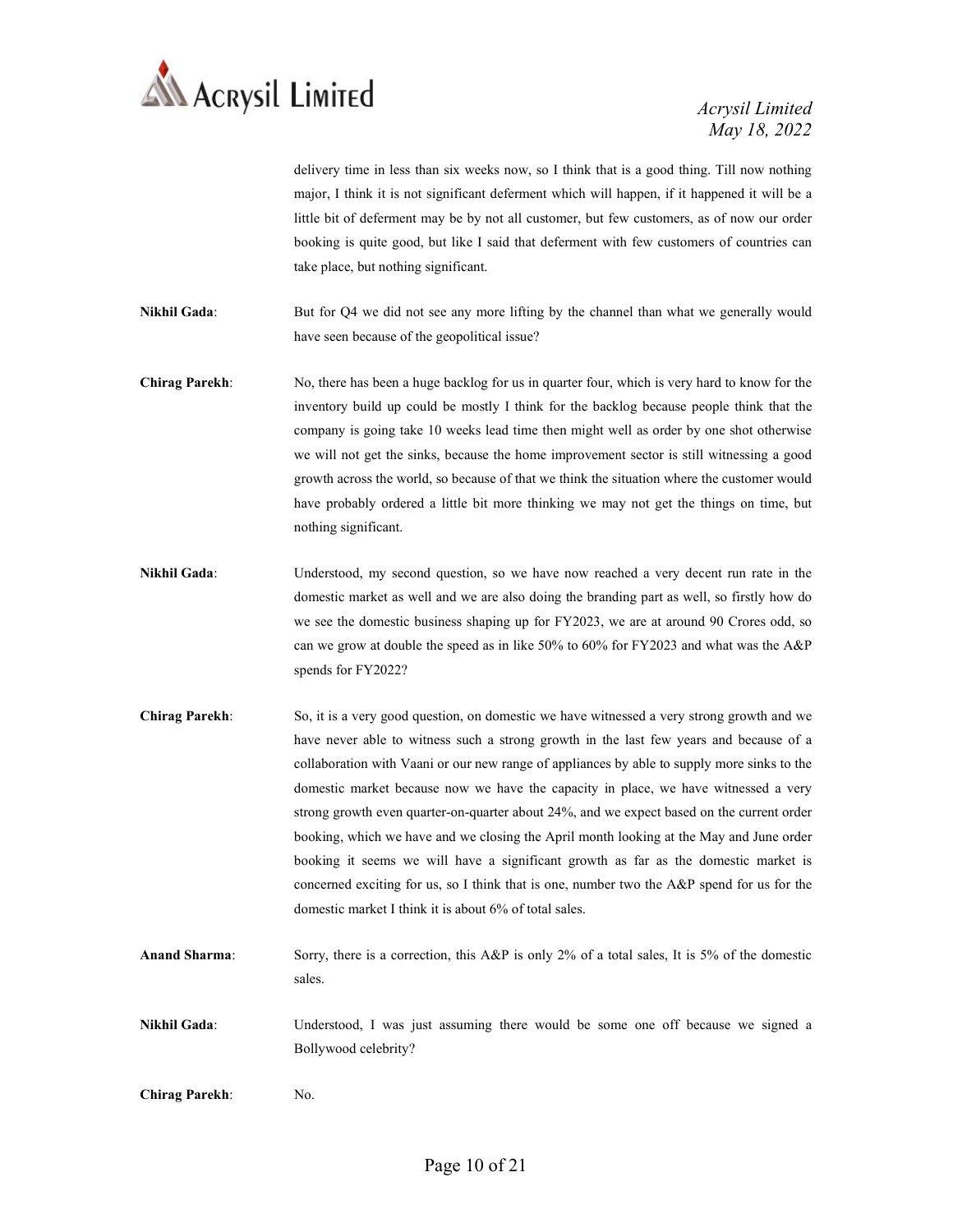

| <b>Nikhil Gada:</b>   | Understood, I will come back in the queue, I have two more questions as well.                                                                                                                                                                                                                                                                                                                                                                                                 |
|-----------------------|-------------------------------------------------------------------------------------------------------------------------------------------------------------------------------------------------------------------------------------------------------------------------------------------------------------------------------------------------------------------------------------------------------------------------------------------------------------------------------|
| Moderator:            | Thank you. The next question is from the line of Pranav Mehta from Equirus Securities.<br>Please go ahead.                                                                                                                                                                                                                                                                                                                                                                    |
| <b>Pranav Mehta:</b>  | What we understand is that the three German supplier might be facing a lot of difficulty due<br>to this ongoing crisis and so are we seeing any demand generation switching to us because<br>of that? update on tie-up with other big box retailers across the world if you can throw some<br>light on that, my second question was related to the consolidated debt that the peak debt that<br>you will be seeing after this acquisition of UK and new capacities coming up? |
| <b>Chirag Parekh:</b> | We have not heard or witnessed anything by the German players they are having a tough<br>time because of the geopolitical situation that is one. I news we have that all the companies<br>have increased the capacity towards the demand in quartz sinks I think that is one and<br>number two question was on debt, right?                                                                                                                                                   |
| <b>Pranav Mehta:</b>  | Yes, Sir.                                                                                                                                                                                                                                                                                                                                                                                                                                                                     |
| <b>Anand Sharma:</b>  | Our current debt consolidated is Rs.136 Crores, with the new acquisition loan it will<br>increase by another Rs.53 Crores for this year, so another Rs.189 crores so it is of about<br>Rs.200 Crores max.                                                                                                                                                                                                                                                                     |
| <b>Pranav Mehta:</b>  | So, max would be Rs.200 Crores?                                                                                                                                                                                                                                                                                                                                                                                                                                               |
| <b>Chirag Parekh:</b> | Yes.                                                                                                                                                                                                                                                                                                                                                                                                                                                                          |
| <b>Pranav Mehta:</b>  | Sir, any update on your let us say tie-up with other big box retailer that you have been<br>mentioning?                                                                                                                                                                                                                                                                                                                                                                       |
| <b>Chirag Parekh:</b> | Yes, I missed, I just noted this point, so we are in advanced talks with some large retailers<br>across the world, there are more and more opportunities for us, so as and when it goes<br>through we shall let you know.                                                                                                                                                                                                                                                     |
| Pranav Mehta:         | Sir, one related question, what was the contribution from Ikea this year?                                                                                                                                                                                                                                                                                                                                                                                                     |
| <b>Chirag Parekh:</b> | We unfortunately not able to as per contracts with the customers, we were not able to<br>disclose part of the confidential information.                                                                                                                                                                                                                                                                                                                                       |
| <b>Pranav Mehta:</b>  | As you said that you would be also getting orders from Ikea let us say one or two years<br>down the line for your bath products as well s, so can you throw some more light on that,<br>Sir?                                                                                                                                                                                                                                                                                  |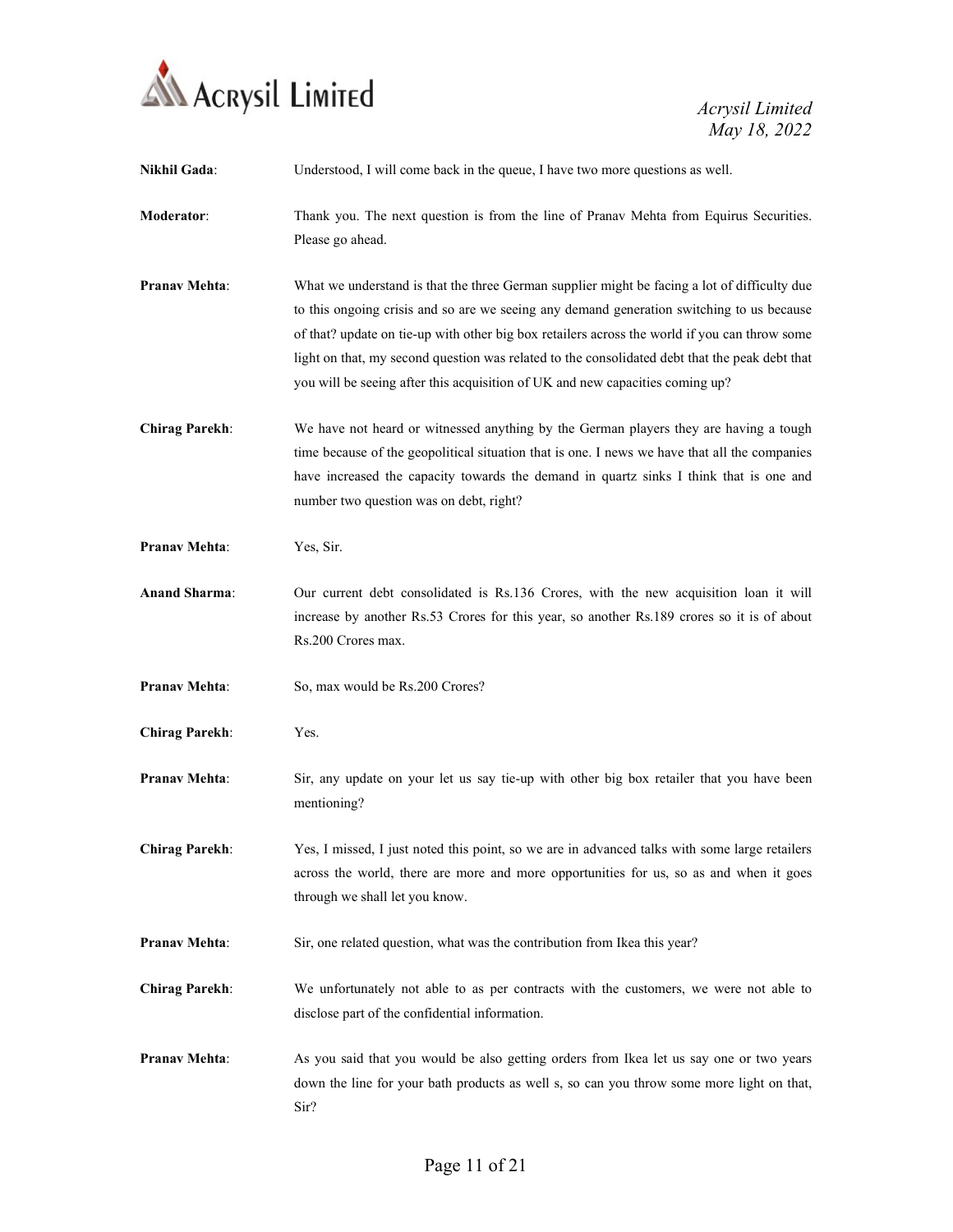

| <b>Chirag Parekh:</b> | So as of now like I said we have been awarded to double our sales with Ikea and necessary<br>investments have been done. We should start within the next two to three months, Grohe<br>also we have done investment in quartz and steel, that also takes momentum and third on<br>the Ikea on the kitchen sink front is that we are now exploring the possibility of adding the<br>new product lines along with this, the team is going to visit us soon and then we will see the<br>outcome how it goes. But if it starts all the Greenfield projects will take about a year's time. |
|-----------------------|---------------------------------------------------------------------------------------------------------------------------------------------------------------------------------------------------------------------------------------------------------------------------------------------------------------------------------------------------------------------------------------------------------------------------------------------------------------------------------------------------------------------------------------------------------------------------------------|
| <b>Pranav Mehta:</b>  | Sure, Sir. Thank you very much.                                                                                                                                                                                                                                                                                                                                                                                                                                                                                                                                                       |
| Moderator:            | Thank you. The next question is from the line of Prateek Agrawal from Ask Investment<br>Managers. Please go ahead.                                                                                                                                                                                                                                                                                                                                                                                                                                                                    |
| Prateek Agrawal:      | In the event of because of European thing if there is a slowdown in that part of the world,<br>can you not push volumes in this country, in the past calls you had indicated that because of<br>supply side constraints, the market share in India was constrained and you could look to<br>build that up?                                                                                                                                                                                                                                                                            |
| <b>Chirag Parekh:</b> | So, we will be exactly doing that, we would be passing on the capacity to India if we<br>witness if any slowdown in the orders from US comes in.                                                                                                                                                                                                                                                                                                                                                                                                                                      |
| Prateek Agrawal:      | Yes, exactly that is what I was wondering, second now the steel sink and quartz sink prices<br>have converged in fact the better steel sink may be costing more than quartz sinks in that<br>context you should be seeing a very strong demand not only from the replacement market,<br>but also from the OEM market?                                                                                                                                                                                                                                                                 |
| <b>Chirag Parekh:</b> | We are already seeing that right and that is why we are able to witness such a sharp growth.                                                                                                                                                                                                                                                                                                                                                                                                                                                                                          |
| Prateek Agrawal:      | Right, Sir. Thank you.                                                                                                                                                                                                                                                                                                                                                                                                                                                                                                                                                                |
| <b>Moderator:</b>     | Thank you. The next question is from the line of Vivek Gautam from GS Investment. Please<br>go ahead.                                                                                                                                                                                                                                                                                                                                                                                                                                                                                 |
| <b>Vivek Gautam:</b>  | So, this extra demand due to COVID in India as well as abroad will it sustain beyond<br>COVID?                                                                                                                                                                                                                                                                                                                                                                                                                                                                                        |
| <b>Chirag Parekh:</b> | Fundamentals of the company as far as the quartz sinks are very strong, so I do not think<br>anything is going to move on the long-term, the demand for the quartz sink has continued to<br>improve and will continue to improve, so there is no question on that.                                                                                                                                                                                                                                                                                                                    |
| <b>Vivek Gautam:</b>  | The recent rise in interest rate in US housing market is there any negative impact on our<br>sales, Sir?                                                                                                                                                                                                                                                                                                                                                                                                                                                                              |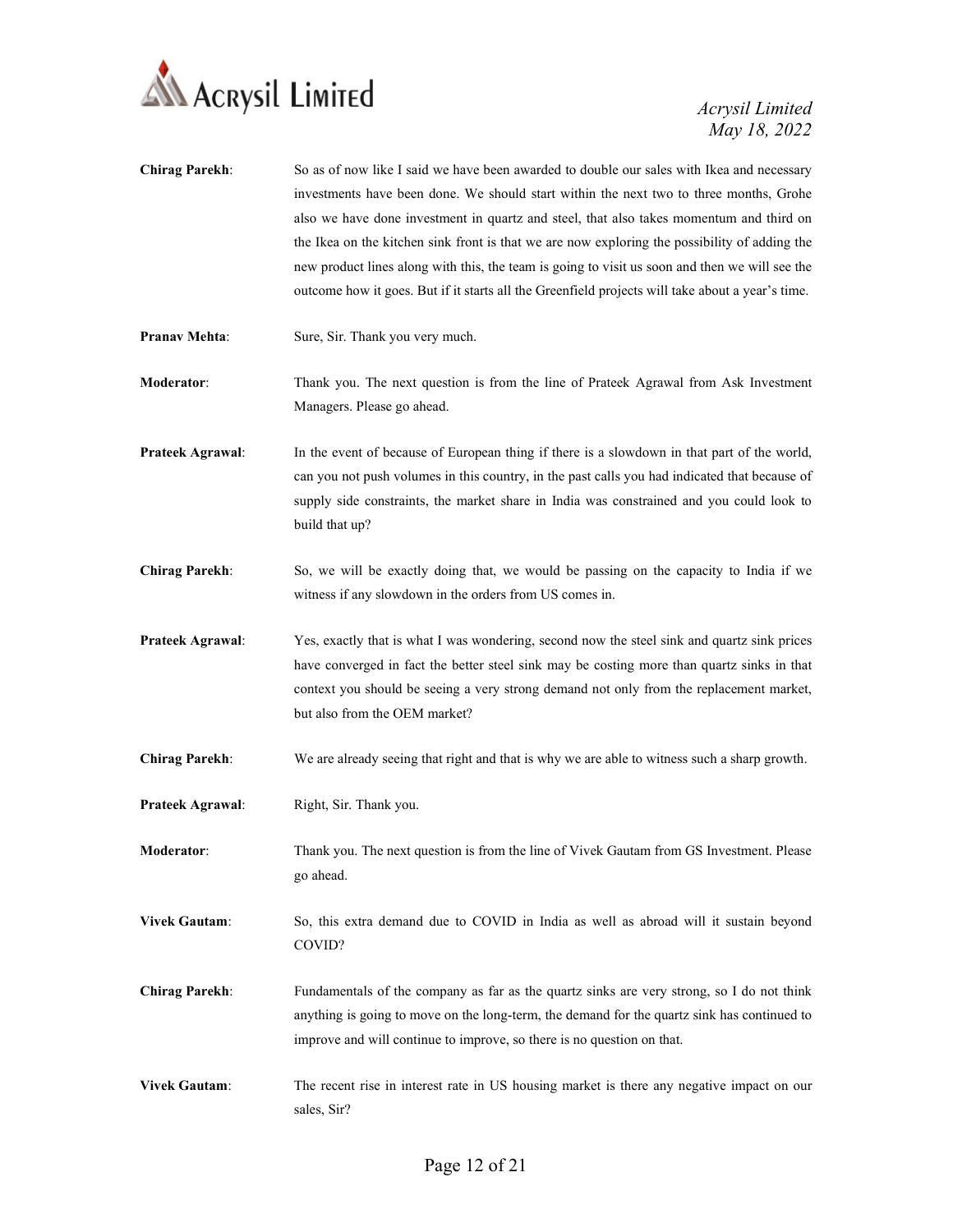

- Chirag Parekh: No, we are not still witnessed any. The home improvement sector overall I witnessed more than we would have had a news about 15% to 20% of the inflation home improvement and most of the company has been able to pass onto the consumer able to maintain the margins because the home improvement sector overall is very encouraging at this point of time, not all sectors are able to pass on this price increase and we have seen some dramatic fall in the bottom lines of the other companies, so I think we are in a quite fortunate and a sweet spot in this part of time.
- Vivek Gautam: And in the earlier call you had mentioned that the increased freight cost are not having much impact on us and we are able to pass it on and today you are mentioning that something that we cannot pass on the entire price increase in freight?
- Chirag Parekh: See, 90% of the export sales are FOB, so 90% of the freight cost is already passed on and whatever the 10% beyond is there it is not a significant impact on the company, company is still be able to more or less sustain the margins.
- Moderator: Thank you. The next question is from the line of Jehan Bhadha from Nirmal Bang. Please go ahead.
- Jehan Bhadha: Good evening. If I look at the raw material as a percentage of sales it has come down in Q4, but in your early your commentary you said that EBITDA margins have come down because of raw material and freight, so can you throw some more light on this exactly on the raw material what do you mean packaging or something?
- Chirag Parekh: We have been able to take packaging as a part of the raw material.
- **Jehan Bhadha:** Because if I look at just other line item of RM to sales that has gone down?

Chirag Parekh: Correct, packaging it is not raw materials, it is the material cost more than the raw materials and more it is on the quarter side, the trend is increasing for the raw materials so that has impacted quarter four as well as the entire year.

- Jehan Bhadha: So, overall if we were to look at next year that is FY2023, last year for the first three quarters our EBITDA margins were at close to 22% and this quarter, quarter four it has come down slightly to 20.5% around that region, so going forward should assume quarter four as the base for coming years?
- Anand Sharma: There is two things, I think one is the freight cost, which is increasing if we compared with last year, last year the freight cost was around 8% of the sales now it is 12.6% of sales, it is a 4.65% increase already happened between last year and current year and which is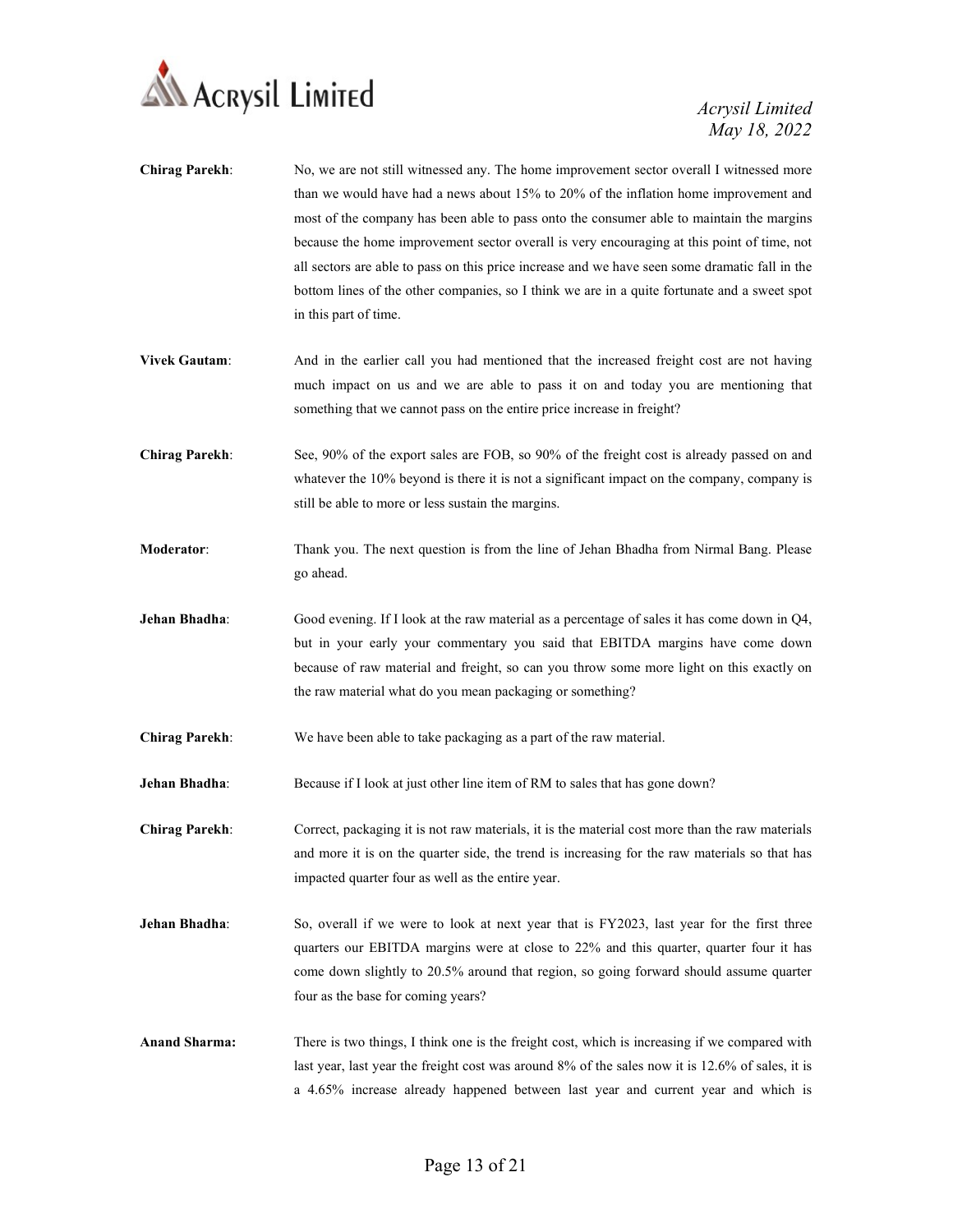

increasing trend number one. Number two, raw material prices are also increasing, but it all depends on our ability to pass on, which we are doing every quarter, there may be a spillover between the quarter-to-quarter, but we have that capacity to pass on the cost. But there may be spillover between quarter-to-quarter. So I do not think that quarter four is the benchmark, I think we should take a year as a benchmark.

Jehan Bhadha: Great, thank you, Sir.

Moderator: Thank you. The next question is from the line of Priyam Khimawat from Ask Investment Managers. Please go ahead.

Priyam Khimawat: Sir, when I try and calculate out realization for quartz sink it comes to around Rs.5,700 per sink in FY2022 and if I recollect correctly it was at a similar level in FY2021 as well, so how do we see this going forward?

- Chirag Parekh: So, that is all depends upon the product mix.
- Priyam Khimawat: So, going forward this ramp up our entire 1.2 million sink capacity, what realization are we looking at?

Chirag Parekh: As of now we were able to maintain that.

- Priyam Khimawat: Okay, no scope for further improvement, due to mix improvement?
- Chirag Parekh: No, see that is what I am trying to say that country to country the price varies, the Indian market is more smaller sinks than largest sinks, but proportionately the RM cost and other material cost also will go down so the margins will not impacted, now just at the beginning of the year, so it is very tough to predict what is going to be the product mix because it is like on a monthly basis it changes.
- Priyam Khimawat: Understood, so what was our steel sink volume in a FY2022 and quarter four?
- Chirag Parekh: FY2022 quartz sink volume is 650,000 sinks for the year, steel sink was 104,000 versus 68,000, 104000 for the year.

Priyam Khimawat: Got it.

Moderator: Thank you. The next question is from the line of Anant Jain an Individual Investor. Please go ahead.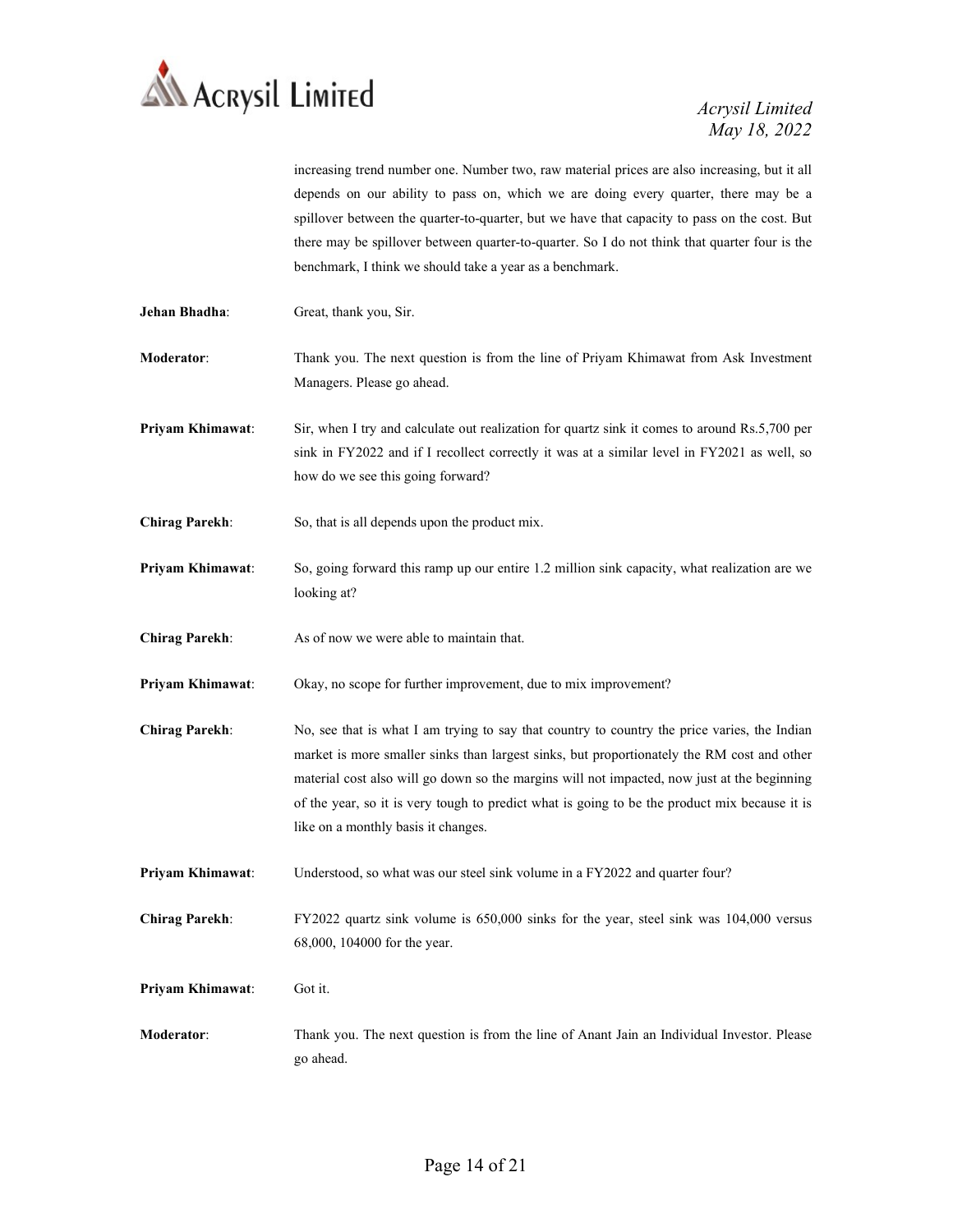

| <b>Anant Jain:</b>    | Thanks for the opportunity, Sir. One question that I has is that because of the inflation and<br>some kind of slow down in the housing market that we are witnessing in the States, are<br>there any forward looking numbers in terms of order book or any other such parameter that<br>you could specify which tells on a comparative basis how this year is, the beginning of the<br>year is versus how the beginning of last year was and in terms of what kind of visibility, any<br>numbers that you could give?                                                                                                                      |
|-----------------------|--------------------------------------------------------------------------------------------------------------------------------------------------------------------------------------------------------------------------------------------------------------------------------------------------------------------------------------------------------------------------------------------------------------------------------------------------------------------------------------------------------------------------------------------------------------------------------------------------------------------------------------------|
| <b>Chirag Parekh:</b> | No, number wise we do not have anything at this point of time, but we are still able to see<br>momentum in the US real estate because primarily it has not been driven by new homes.                                                                                                                                                                                                                                                                                                                                                                                                                                                       |
| <b>Anant Jain:</b>    | Renovation?                                                                                                                                                                                                                                                                                                                                                                                                                                                                                                                                                                                                                                |
| <b>Chirag Parekh:</b> | Yes, correct so the home improvement continues to do very well even now in the US.                                                                                                                                                                                                                                                                                                                                                                                                                                                                                                                                                         |
| <b>Anant Jain:</b>    | More like there were some demand coming out from various players who are our partners in<br>US and Europe, there is anything that you can indicate what is coming out from there?                                                                                                                                                                                                                                                                                                                                                                                                                                                          |
| <b>Chirag Parekh:</b> | No, as of now I think the order booking as per US part is concerned is good, it is in place as<br>per target. Last year was a different scenario because COVID was hit and there were a lot of<br>issues during last time regarding the backlog of orders, so it would not be a right<br>comparison any ways to referring to last year.                                                                                                                                                                                                                                                                                                    |
| <b>Anant Jain:</b>    | Okay, just one more question, bookkeeping question, Sir, I would want to understand<br>kitchen appliances numbers and also our bathroom products sales numbers in last five years,<br>if you could me some information around that, how has that shaped up?                                                                                                                                                                                                                                                                                                                                                                                |
| <b>Chirag Parekh:</b> | So, on the appliances side, I think we have touched the turnover of close to 20 Crores and I<br>think five years back was I think less than 5 Crores may be, but if you can share e-mail we<br>can send you the details last five years what has happened and as far as the bathroom<br>products we launched only five years back and bathroom is not a category which we are<br>focusing, this year now we have done collaboration with Susan Khan and Farah Khan so we<br>will see a sharp increase in bathrooms sales, but currently the bathroom sales for us is about<br>insignificant is about 1% of our total sales of the company. |
| Moderator:            | Thank you. The next question is from the line of Harshil Shethia from AUM Fund<br>Advisors. Please go ahead.                                                                                                                                                                                                                                                                                                                                                                                                                                                                                                                               |
| Harshil Shethia:      | Sir, earlier you said that your debt can go up as high as 200 Crores, is that number right for<br>FY2023?                                                                                                                                                                                                                                                                                                                                                                                                                                                                                                                                  |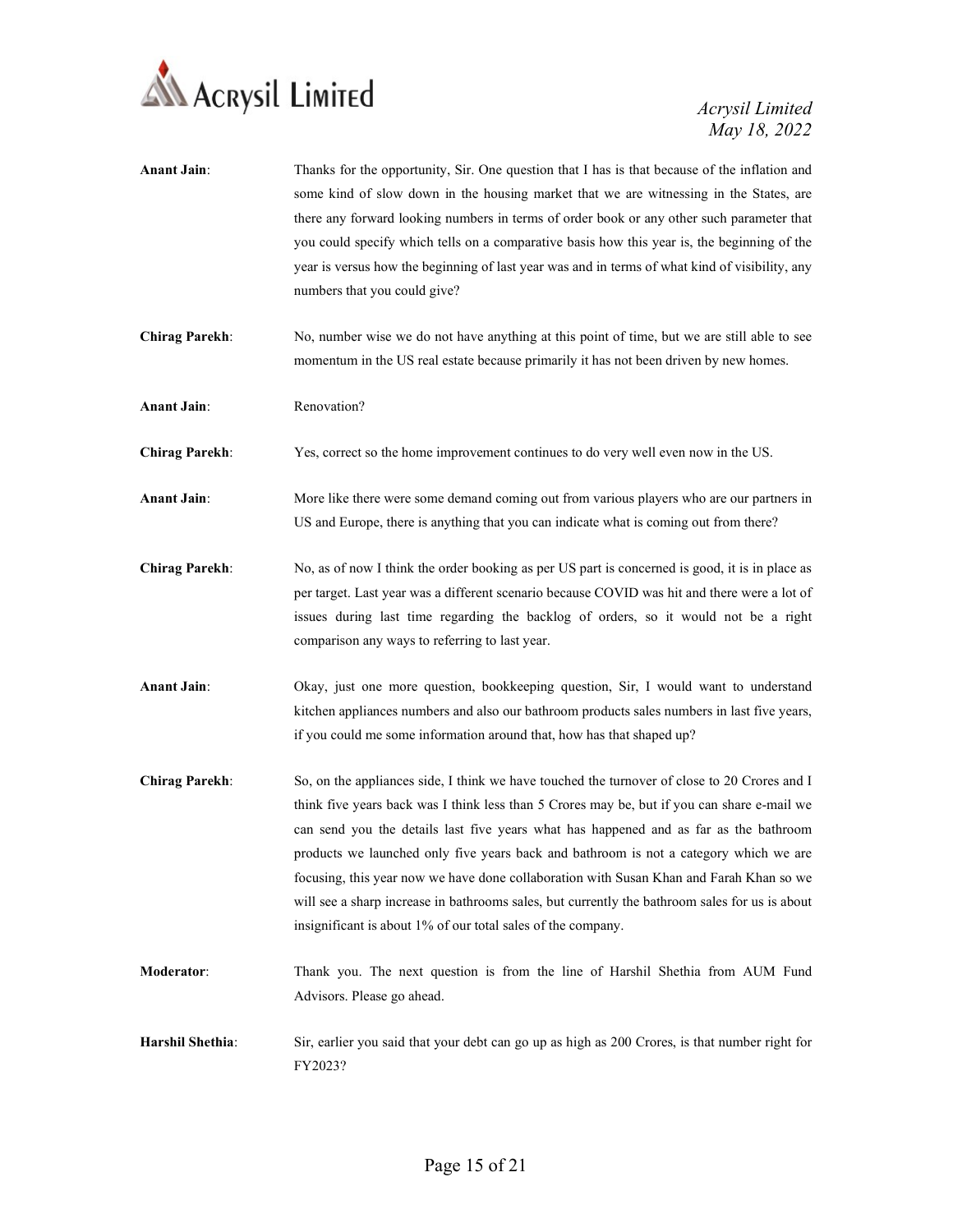

| <b>Anand Sharma:</b>  | Yes, based on current numbers what we have we had at about 136 Crores, which includes<br>term debt and the working capital borrowing both.                                                                        |
|-----------------------|-------------------------------------------------------------------------------------------------------------------------------------------------------------------------------------------------------------------|
| Harshil Shethia:      | That is for FY2022?                                                                                                                                                                                               |
| <b>Anand Sharma:</b>  | Yes, FY2022, for FY2023, there will be a borrowing of Rs.54 Crores coming for the<br>acquisition, so adding everything together with some working capital we have benchmarked<br>Rs.200 Crores for FY2022-FY2023. |
| Harshil Shethia:      | Thank you.                                                                                                                                                                                                        |
| Moderator:            | Thank you. The next question is from the line of Chintan Mehta from North Star Fund.<br>Please go ahead.                                                                                                          |
| <b>Chintan Mehta:</b> | Sir, I wanted to know on the raw material side, what percentage of raw material goes into<br>manufacturing of one sink how much percentage of mold, coated silica, PMA, MMA like<br>that?                         |
| <b>Chirag Parekh:</b> | 30% approximately.                                                                                                                                                                                                |
| <b>Chintan Mehta:</b> | Individually you can give the breakup, Sir?                                                                                                                                                                       |
| <b>Chirag Parekh:</b> | Individually means?                                                                                                                                                                                               |
| <b>Chintan Mehta:</b> | How much of mold is used, how much of silica is used, so what is one quartz sink?                                                                                                                                 |
| <b>Chirag Parekh:</b> | That is a part of our formulation.                                                                                                                                                                                |
| <b>Chintan Mehta:</b> | Sir, how much do we import, Sir?                                                                                                                                                                                  |
| <b>Chirag Parekh:</b> | The import is about 50% of our material cost.                                                                                                                                                                     |
| <b>Chintan Mehta:</b> | So, 50% that we import and the components and spare parts are still 100% imported, Sir?                                                                                                                           |
| <b>Chirag Parekh:</b> | I do not have the details what are the spare parts for built in appliances all imported.                                                                                                                          |
| <b>Chintan Mehta:</b> | Thank you so much, Sir.                                                                                                                                                                                           |
| Moderator:            | Thank you. We will move onto the next question from the line of Kartik Soni from Satco<br>Capital Markets. Please go ahead.                                                                                       |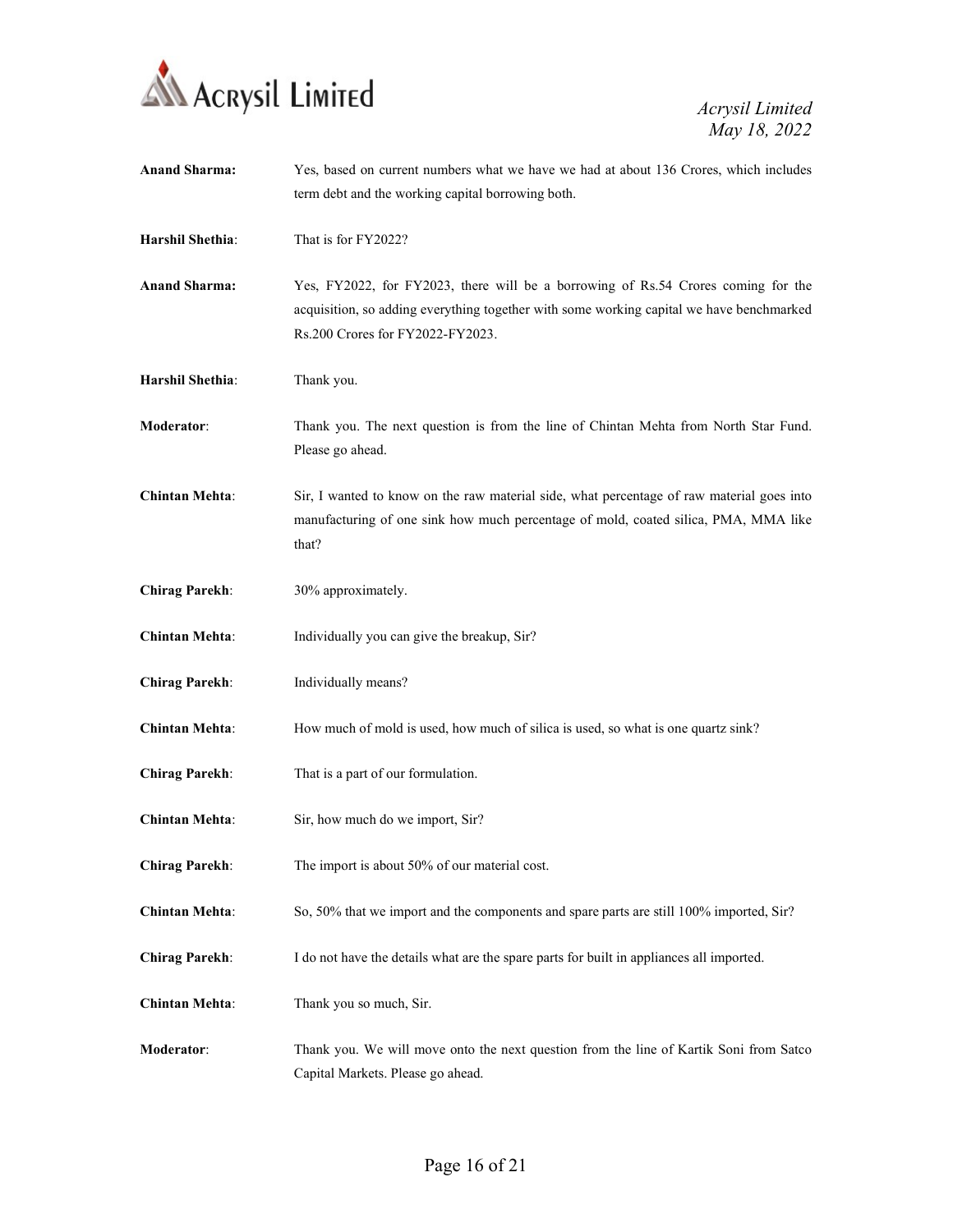

Kartik Soni: My question is on the acquisition, 2021 the profit of Tickford Orange was 1.8 million pound that is around 19 Crores to 20 Crores, the acquisition cost that 11 million pounds, so we have got is at a very less rate, that seem a bit cheap enough so this is distress sales or this is a normal process? Chirag Parekh: Yes, it is a normal sales, it is just the promoter to realize the value of the company, so there was no distress, but we are lucky enough to get discounted because it is already our client and we had a great comfort level, so that is why we are able to do it. Kartik Soni: Thank you, Sir. Moderator: Thank you. The next question is from the line of Ravi Naredi from Naredi Investment. Please go ahead. Ravi Naredi: Thank you very much to give me this opportunity. First of all, thank you very much for the nice result you are giving year by year, can you bifurcate margin between exports sale and domestic sale? Chirag Parekh: Yes, Mr. Sharma you will answer that? Anand Sharma: Yes, our export margin is around 24% in exports and around 18% to 19% in domestic for the quartz sink. Ravi Naredi: And how much capex plan for financial year 2023 and 2024? Anand Sharma: 2023 and 2024, we have not yet planned. Ravi Naredi: Not yet planned, but whatever you have mentioned in the investor presentation that is only there right? Chirag Parekh: Yes, as on date whatever we have planned we have already announced. Ravi Naredi: Thank you very much, Sir. Moderator: Thank you. The next question is from the line of Nikhil Gada from Abakkus Asset Management. Please go ahead. Nikhil Gada: Sir, thanks for the followup, my question is on the working capital side, we have seen a very strong improvement in our receivable cycle and on the other hand some amount of increase in the inventory days, so could you help us understand as in what has changed over here especially on the receivable days?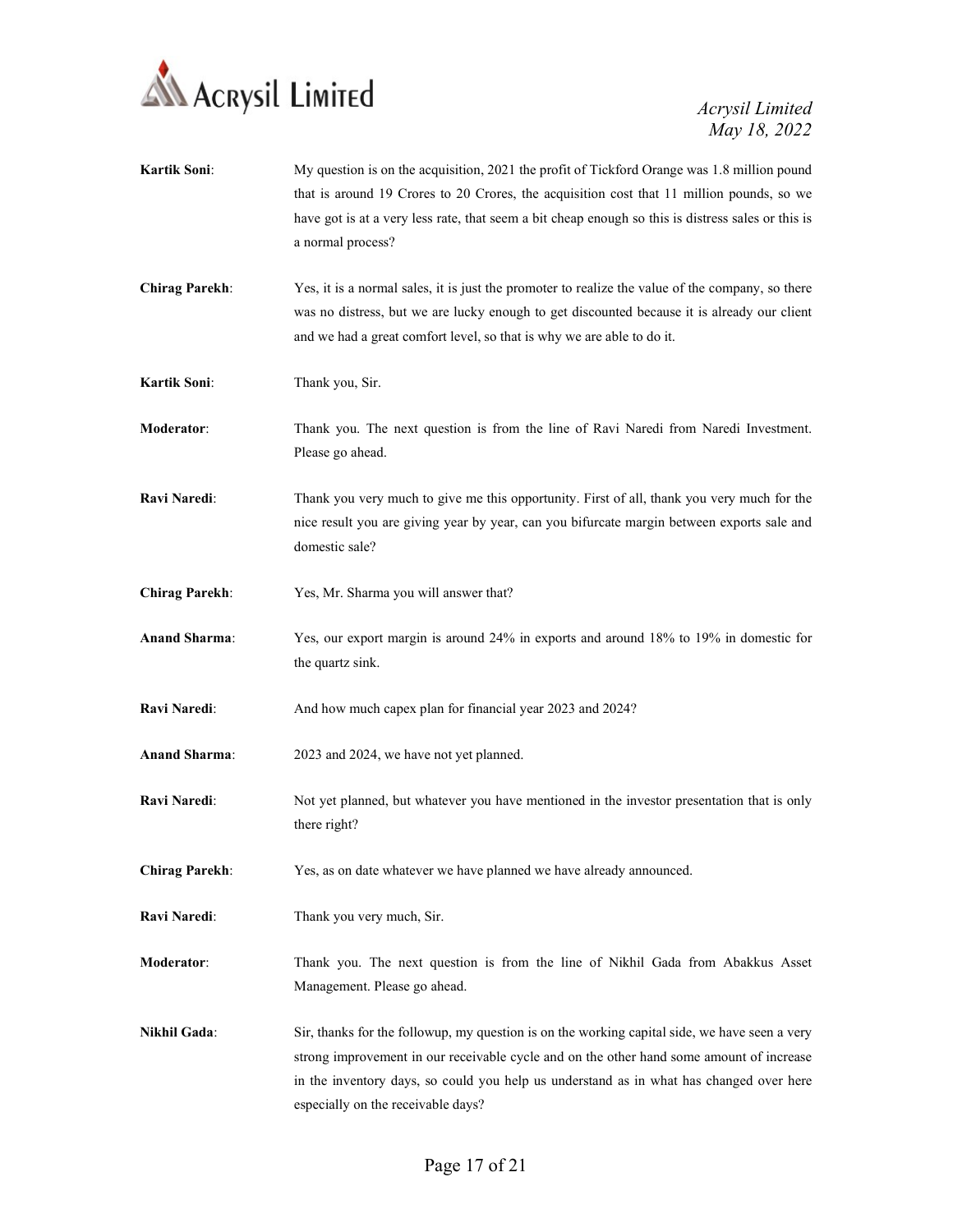

- Chirag Parekh: So, on the export side, we were able to reduce the receivables with improvement with few customer by 30% very important customers, the new customers also have a very short credit line and as far as the domestic market we had earlier 90 days payment term cycle, now it has gone below 45 days so these are the two major improvements.
- Nikhil Gada: If I may ask when have we done the changes has not this been in this particular quarter because can we see a further improvement in 2023 and 2024 for the same?
- Chirag Parekh: So, we have been doing this exercise based on our last call also where I had mentioned that the company wants to continuously improve our working capital, so the endeavour is on we obviously want to continuous improvement the company would thrust on it, so we believe we can see some improvement quarter-on-quarter
- Nikhil Gada: Sir, just on the inventory side?
- Anand Sharma: So, on the inventory side I will dissect into the different inventories like finished goods we have around 12 Crores goods at the port which is not sent because of vessel issues so that which we have taken in the books. Raw material, imported raw material particularly we had increased our safety stock because of this China issue and lock down and logistics issues, so our imported items which is our raw material and plumbing kit we have increased stock, I think this is temporary, once things normalize we have heard that China is normalizing so let us see within month or two I think we will back to again to the earlier level and we will have all the plan to reduce the inventories.

Nikhil Gada: Understood, I just have one more question if I can ask, Sir?

Chirag Parekh: Yes, sure.

Nikhil Gada: Sir, just from your perspective you know since we are seeing improvement in working capital as well as very strong operational performance, what sort of an internal estimate you have on the free cash flow generation that we can have over the next two years because we are raising our debt cycle as well right from 120 to 200?

Anand Sharma: So, you can see our debt and EBITDA, our EBITDA is about 115 Crores, debt we had currently is 136, so it is a very comfortable position it is a 1.2 time of the EBITDA, coming to the 2022-2023 when we are talking for 200 Crores benchmark, EBITDA we are expecting around 150 Crores, so we are keeping our debt in a very comfortable position, debt equity is 0.53, in all the probability will not go beyond 7 max, so within that parameter we are vigilant about the debt and we are keeping within the limits and as per our plan.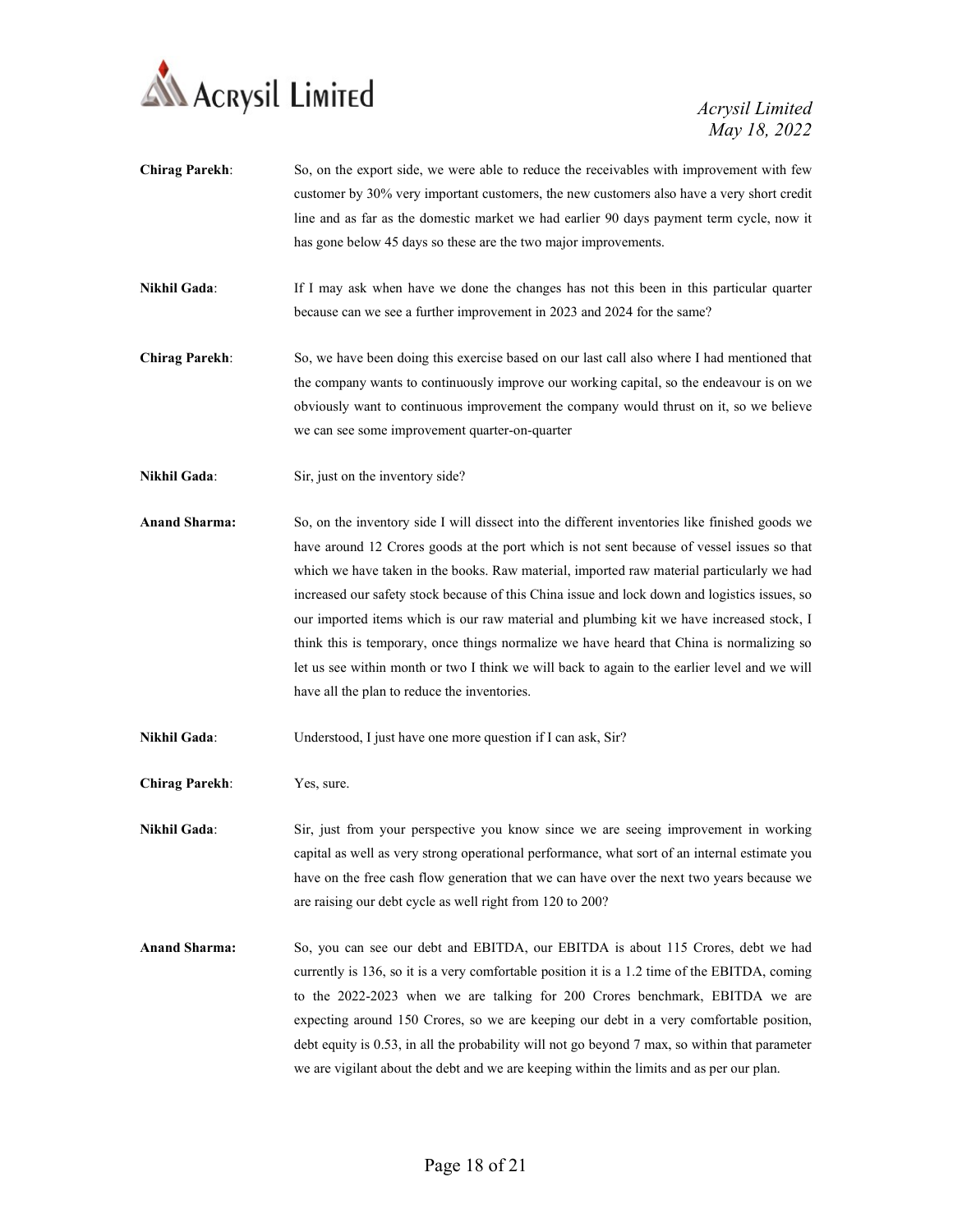

| Nikhil Gada:             | Understood, that was really helpful. Thank you for answering all my questions, all the best.                                                                                                          |
|--------------------------|-------------------------------------------------------------------------------------------------------------------------------------------------------------------------------------------------------|
| Moderator:               | Thank you. The next question is from the line of Suhrid Deorah from Paladin Capital.<br>Please go ahead.                                                                                              |
| <b>Suhrid Deorah:</b>    | There was an enabling resolution taken a few quarters ago, that is for an equity fund raise, I<br>just wanted the current thoughts on that?                                                           |
| <b>Chirag Parekh:</b>    | We are in the process.                                                                                                                                                                                |
| <b>Suhrid Deorah:</b>    | The use of those funds will be for?                                                                                                                                                                   |
| <b>Chirag Parekh:</b>    | These are the new expansion plan, which we will for the ceramic, faucet and built in<br>appliances.                                                                                                   |
| <b>Suhrid Deorah:</b>    | Thank you.                                                                                                                                                                                            |
| Moderator:               | Thank you. The next question is from the line of Abhishek Agarwal from Prithvi Finmart.<br>Please go ahead.                                                                                           |
| <b>Abhishek Agarwal:</b> | Sir, my question is regarding your expansion thing like as we in last two to three years we<br>are expanding aggressively so this expansion is backed by order, how it is can you explain<br>on this? |
| <b>Chirag Parekh:</b>    | The expansion is based on growth it is more on the quartz growth and expansion and<br>whatever the contract we have signed with the new costumer.                                                     |
| <b>Abhishek Agarwal:</b> | So, whatever expansion, whatever we have planed as of now, we can easily absorb in the<br>next two to three years, correct?                                                                           |
| <b>Chirag Parekh:</b>    | Yes.                                                                                                                                                                                                  |
| <b>Abhishek Agarwal:</b> | Sir, what is our main raw materials and what is the source of that?                                                                                                                                   |
| <b>Chirag Parekh:</b>    | Raw materials mainly are quartz with which few are imported and few from India.                                                                                                                       |
| <b>Abhishek Agarwal:</b> | Can you get a break up what percent is coming from India?                                                                                                                                             |
| <b>Chirag Parekh:</b>    | So, approximately 50% Indian and 50% abroad.                                                                                                                                                          |
| <b>Abhishek Agarwal:</b> | That is from my side.                                                                                                                                                                                 |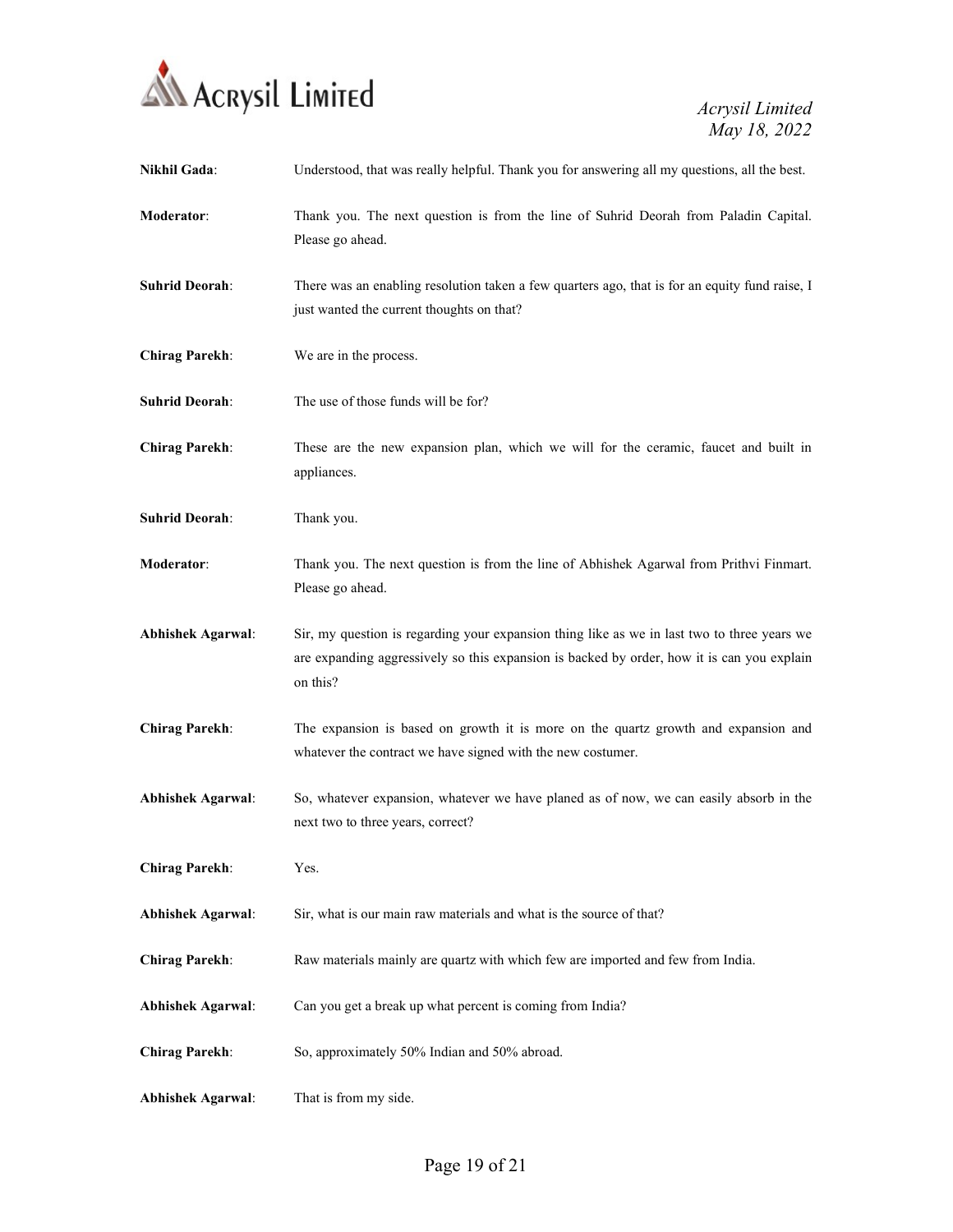

- Moderator: Thank you. The next question is from the line of Anika Mittal from Nvest Research. Please go ahead.
- Anika Mittal: Sir, my first question is, how the profitability at overall level for Acrysil is going to be impacted which inclusion of overseas acquisitions like in this quarter also we have already saw a dip in margin, so do we expect further dip in margins with the inclusion of subsidiaries?
- Chirag Parekh: Mr. Sharma, can you answer that I am not able to understand?
- Anand Sharma: Yes, first of all this quarter is not because of acquisition I know this margin is down as we explained earlier this only because of the increase in the freight cost and the input costs, which normally we pass onto the customer, we have already taken steps to increase the prices so it should normalize, so it is still going from quarter to quarter number one. Number two, the current margin of the acquisition company is around 17% to 18%, now with the company acquiring the other company we have plan to increase its margin, so overall company level we had benchmarked 20 plus EBITDA margin going forward, so we do not see anything impact of the acquisition on our margin profile.
- Anika Mittal: Got it. Sir, my next question is can you please put colour on Acrysil Ceramic Limited like in the terms of when the operations are likely to be commence or what is the size of market opportunity is there?
- Chirag Parekh: Sure, like I had said that we are exploring the opportunity and to tie-up with large customers of ours and is in the process, so once it is done I could expect it to have this within the next three months time and it is going to be a Greenfield project and this is going to be the Hi-Tech. So, the whole manufacturing procedure ceramic is going to be for Hi-Tech ceramic sinks which only a few companies in the world have that technology and we have been able to get access to this technology. This will be the first company in India to manufacture Hi-Tech ceramic kitchen sink, so we are already in the process of negotiation with very large customers across the world and once if we put up the manufacturing facility it will be on at least about 60% to 70% buyback arrangement and we will use this as a leverage for the products for bathroom.
- Anika Mittal: Next two to three months we will get a clear picture on this?
- Chirag Parekh: Yes.
- Anika Mittal: Thank you very much.